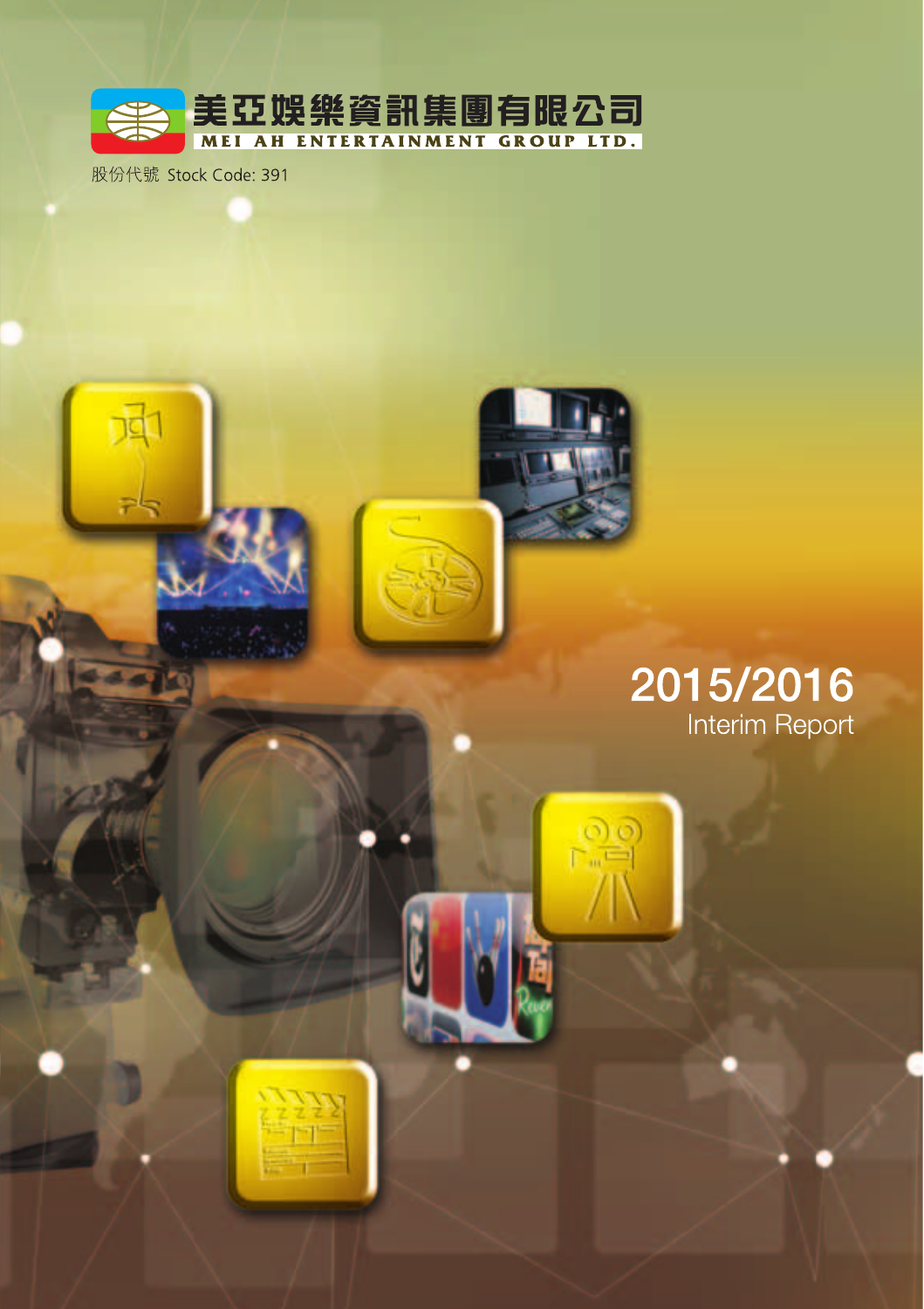The directors present the condensed consolidated financial information of the Company and its subsidiaries (the "Group") for the six months ended 30th September 2015. The consolidated income statement, consolidated statement of comprehensive income, consolidated cash flow statement and consolidated statement of changes in equity of the Group for the six months ended 30th September 2015, and the consolidated interim balance sheet of the Group as at 30th September 2015, all of which are unaudited and condensed, along with selected explanatory notes, are set out as follows:

# **Condensed Consolidated Income Statement**

*For the six months ended 30th September 2015*

|                                                                                     |                | <b>Unaudited</b><br><b>Six months ended</b><br><b>30th September</b> |                                  |  |  |  |
|-------------------------------------------------------------------------------------|----------------|----------------------------------------------------------------------|----------------------------------|--|--|--|
|                                                                                     |                | 2015                                                                 | 2014                             |  |  |  |
|                                                                                     | <b>Note</b>    | <b>HKS'000</b>                                                       | <b>HK\$'000</b>                  |  |  |  |
| Turnover                                                                            | 5              | 55,153                                                               | 58,995                           |  |  |  |
| Cost of sales                                                                       |                | (26, 456)                                                            | (29, 582)                        |  |  |  |
| Gross profit                                                                        |                | 28,697                                                               | 29,413                           |  |  |  |
| Other income                                                                        | 6              | 6,094                                                                | 6,449                            |  |  |  |
| Other gains $-$ net                                                                 | $\overline{7}$ | 4,619                                                                | 2,641                            |  |  |  |
| Selling and marketing expenses                                                      |                | (2, 564)                                                             | (7, 914)                         |  |  |  |
| Administrative expenses                                                             |                | (47, 892)                                                            | (40, 466)                        |  |  |  |
| Operating loss                                                                      | 8              | (11, 046)                                                            | (9, 877)                         |  |  |  |
| Finance income<br>Finance costs                                                     |                | 856<br>(514)                                                         | 713<br>(398)                     |  |  |  |
| Finance income — net<br>Share of profit of associates                               |                | 342<br>800                                                           | 315                              |  |  |  |
| Loss before income tax                                                              |                | (9,904)                                                              | (9, 562)                         |  |  |  |
| Income tax expense                                                                  | 9              | (141)                                                                | (210)                            |  |  |  |
| Loss for the period                                                                 |                | (10, 045)                                                            | (9, 772)                         |  |  |  |
| Loss attributable to:<br>Equity holders of the Company<br>Non-controlling interests |                | (9,587)<br>(458)                                                     | (9, 792)<br>20                   |  |  |  |
|                                                                                     |                | (10, 045)                                                            | (9, 772)                         |  |  |  |
| Loss per share<br><b>Basic</b><br>Diluted                                           | 10             | $(0.17$ cents)<br>$(0.16$ cents)                                     | $(0.17$ cents)<br>$(0.17$ cents) |  |  |  |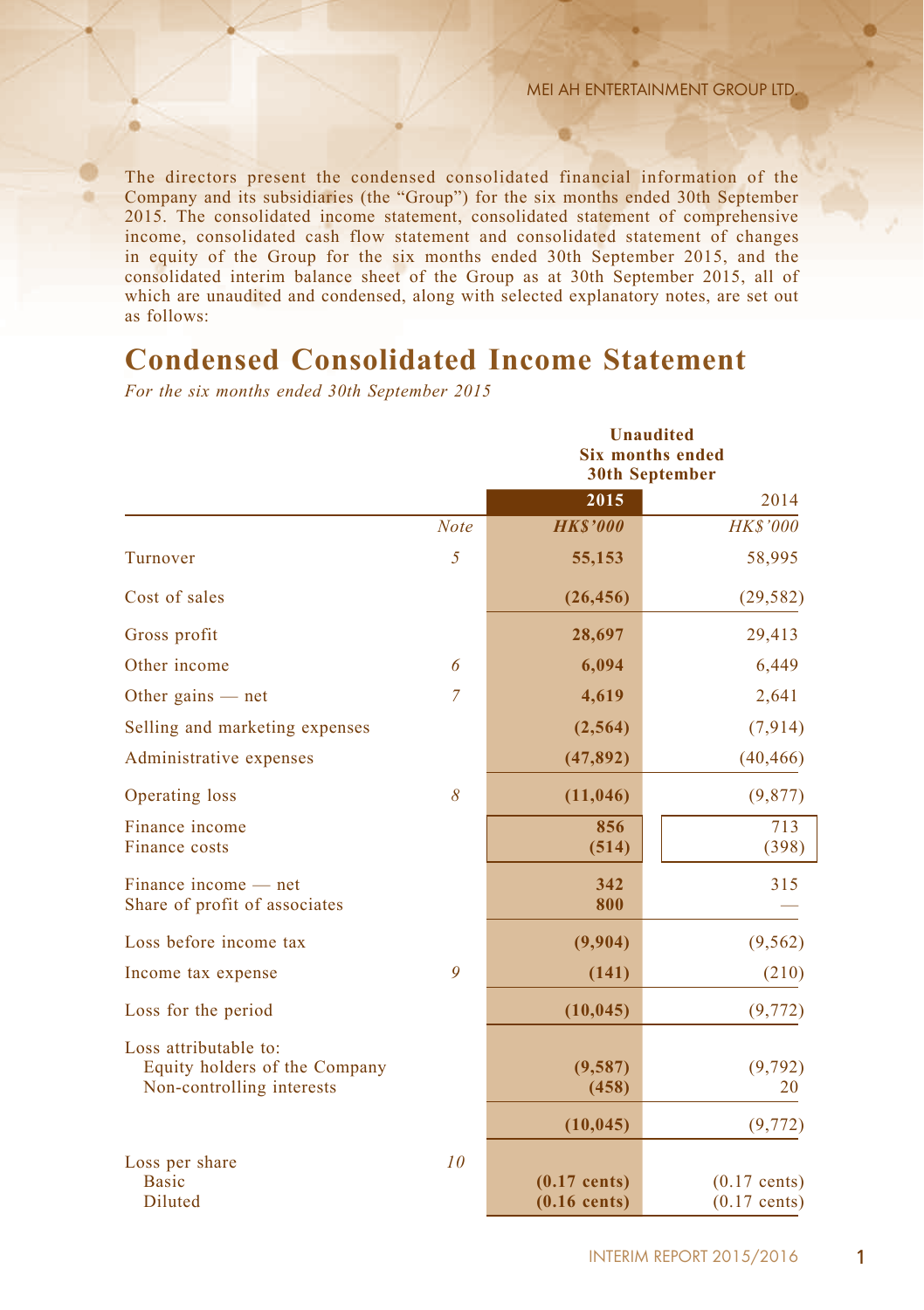۵

# **Consolidated Statement of Comprehensive Income**

*For the six months ended 30th September 2015*

|                                                  | Unaudited                                        |                 |  |  |  |  |
|--------------------------------------------------|--------------------------------------------------|-----------------|--|--|--|--|
|                                                  | <b>Six months ended</b><br><b>30th September</b> |                 |  |  |  |  |
|                                                  |                                                  |                 |  |  |  |  |
|                                                  | 2015                                             | 2014            |  |  |  |  |
| ш                                                | <b>HKS'000</b>                                   | <b>HK\$'000</b> |  |  |  |  |
| Loss for the period                              | (10, 045)                                        | (9, 772)        |  |  |  |  |
| Other comprehensive income/(loss)                |                                                  |                 |  |  |  |  |
| Items that may be reclassified to profit or loss |                                                  |                 |  |  |  |  |
| Surplus on revaluation of buildings              | 2,821                                            | 6,430           |  |  |  |  |
| Deferred taxation arising from revaluation       |                                                  |                 |  |  |  |  |
| surplus of buildings                             | (474)                                            | (1,031)         |  |  |  |  |
| Fair value gains on available-for-sale           |                                                  |                 |  |  |  |  |
| financial assets                                 | 8,261                                            | 1,818           |  |  |  |  |
| Impairment loss on available-for-sale            |                                                  |                 |  |  |  |  |
| financial assets                                 |                                                  | 49              |  |  |  |  |
| Release of reserve upon disposal of              |                                                  |                 |  |  |  |  |
| available-for-sale financial assets              | (419)                                            |                 |  |  |  |  |
| Currency translation differences                 | (3,374)                                          | (255)           |  |  |  |  |
|                                                  |                                                  |                 |  |  |  |  |
| Other comprehensive income for the period,       |                                                  |                 |  |  |  |  |
| net of tax                                       | 6,815                                            | 7,011           |  |  |  |  |
|                                                  |                                                  |                 |  |  |  |  |
| Total comprehensive loss for the period          | (3,230)                                          | (2,761)         |  |  |  |  |
| <b>Attributable to:</b>                          |                                                  |                 |  |  |  |  |
| - Equity holders of the Company                  | (2,772)                                          | (2,781)         |  |  |  |  |
| - Non-controlling interests                      | (458)                                            | 20              |  |  |  |  |
|                                                  |                                                  |                 |  |  |  |  |
| Total comprehensive loss for the period          | (3,230)                                          | (2,761)         |  |  |  |  |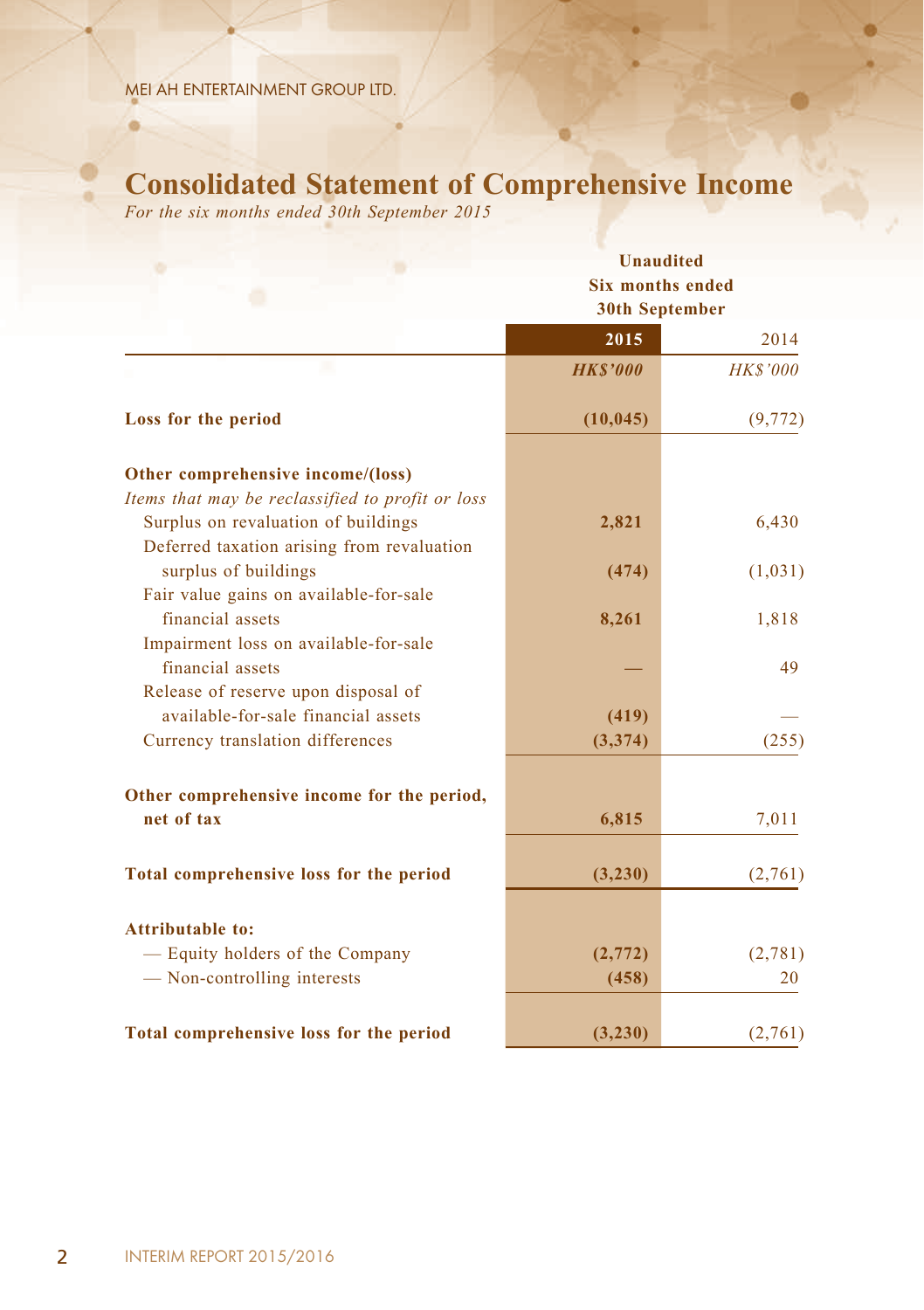# **Condensed Consolidated Interim Balance Sheet**

*As at 30th September 2015 and 31st March 2015*

|                                    |             | <b>Unaudited</b> | Audited         |
|------------------------------------|-------------|------------------|-----------------|
|                                    |             | 30 <sub>th</sub> | 31st            |
|                                    |             | September        | March           |
|                                    |             | 2015             | 2015            |
|                                    | <b>Note</b> | <b>HKS'000</b>   | <b>HK\$'000</b> |
| <b>ASSETS</b>                      |             |                  |                 |
| <b>Non-current assets</b>          |             |                  |                 |
| Leasehold land and land use        |             |                  |                 |
| rights                             |             | 27,690           | 28,084          |
| Property, plant and equipment      |             | 210,009          | 218,668         |
| Intangible assets                  |             | 146              | 146             |
| Investment properties              |             | 226,098          | 223,575         |
| Film rights, films in progress and |             |                  |                 |
| film royalty deposits              |             | 155,897          | 98,944          |
| Interests in associates            |             | 3,335            | 2,128           |
| Available-for-sale financial       |             |                  |                 |
| assets                             |             | 14,772           | 6,149           |
| Other receivables and deposits     | 12          | 5,775            | 5,960           |
|                                    |             | 643,722          | 583,654         |
| <b>Current assets</b>              |             |                  |                 |
| <b>Inventories</b>                 |             | 115              | 144             |
| Trade and other receivables        | 12          | 21,092           | 24,820          |
| Amounts due from associates        |             | 1,080            | 2,621           |
| Financial assets at fair value     |             |                  |                 |
| through profit and loss            |             | 44,532           | 40,367          |
| Pledged bank deposits              |             | 23,500           | 23,500          |
| Cash and cash equivalents          |             | 244,489          | 32,074          |
|                                    |             | 334,808          | 123,526         |
| <b>Total assets</b>                |             | 978,530          | 707,180         |
|                                    |             |                  |                 |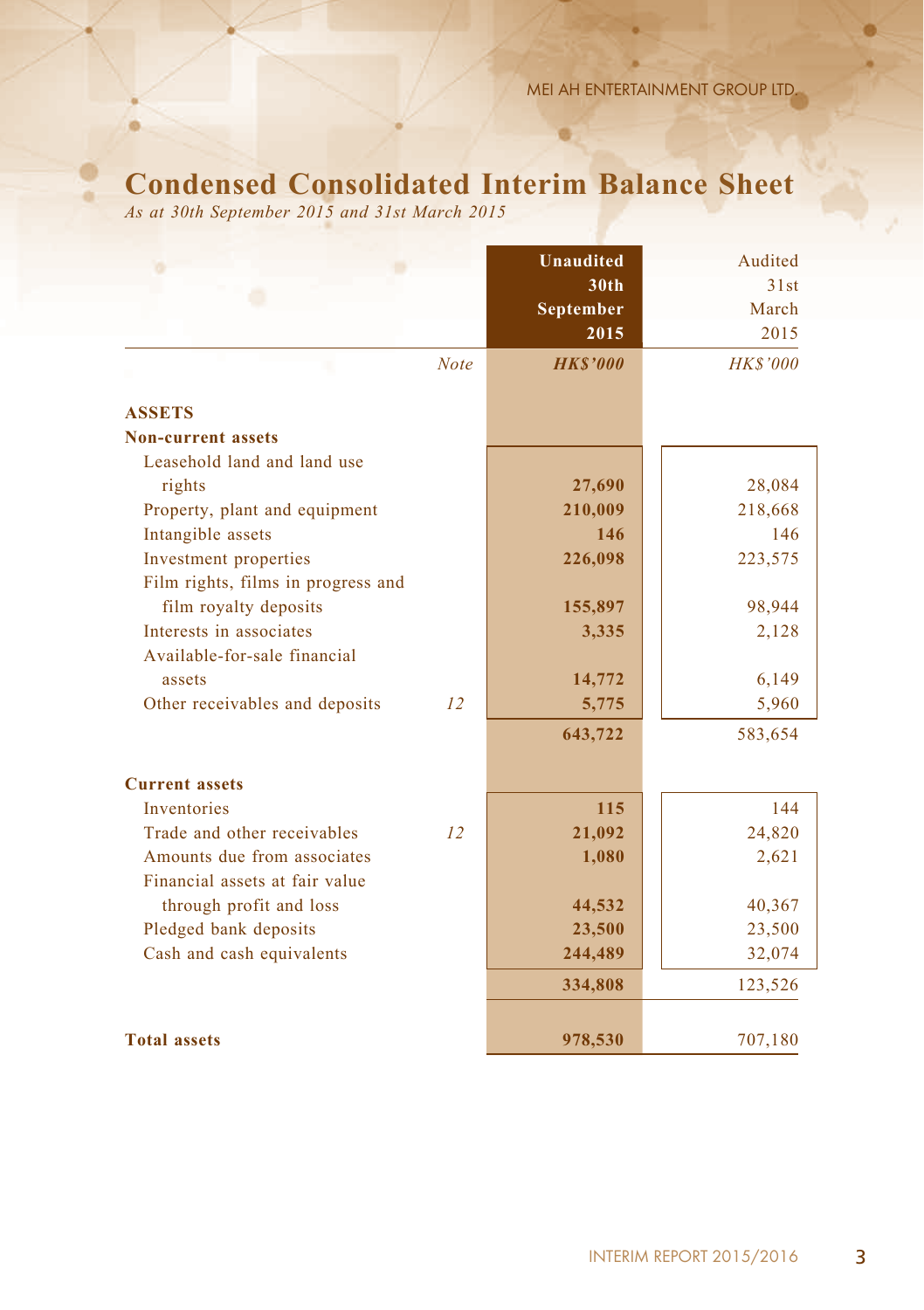ö

| <b>Unaudited</b><br>30th<br>September<br>2015<br><b>HKS'000</b><br><b>Note</b><br><b>EQUITY</b><br><b>Equity attributable to owners of</b><br>the Company<br>16<br>Share capital<br>118,464<br>Share premium<br>406,467<br>Reserves<br>288,489<br>Shareholders' funds<br>813,420<br>529,009<br>Non-controlling interests<br>5,114<br><b>Total equity</b><br>818,534<br><b>LIABILITIES</b><br><b>Non-current liabilities</b><br><b>Borrowings</b><br>14<br>9,108<br>Obligations under finance leases<br>15<br>163<br>Deferred income tax liabilities<br>22,741<br>32,012<br><b>Current liabilities</b><br>Trade and other payables<br>13<br>97,216<br>Receipts in advance<br>17,216<br>14<br><b>Borrowings</b><br>2,142<br>Obligations under finance leases<br>172<br>Current income tax liabilities<br>11,238<br>127,984<br><b>Total liabilities</b><br>159,996<br><b>Total equity and liabilities</b><br>978,530<br>Net current assets/(liabilities)<br>206,824 |  |                 |
|------------------------------------------------------------------------------------------------------------------------------------------------------------------------------------------------------------------------------------------------------------------------------------------------------------------------------------------------------------------------------------------------------------------------------------------------------------------------------------------------------------------------------------------------------------------------------------------------------------------------------------------------------------------------------------------------------------------------------------------------------------------------------------------------------------------------------------------------------------------------------------------------------------------------------------------------------------------|--|-----------------|
|                                                                                                                                                                                                                                                                                                                                                                                                                                                                                                                                                                                                                                                                                                                                                                                                                                                                                                                                                                  |  | Audited         |
|                                                                                                                                                                                                                                                                                                                                                                                                                                                                                                                                                                                                                                                                                                                                                                                                                                                                                                                                                                  |  | 31st            |
|                                                                                                                                                                                                                                                                                                                                                                                                                                                                                                                                                                                                                                                                                                                                                                                                                                                                                                                                                                  |  | March           |
|                                                                                                                                                                                                                                                                                                                                                                                                                                                                                                                                                                                                                                                                                                                                                                                                                                                                                                                                                                  |  | 2015            |
|                                                                                                                                                                                                                                                                                                                                                                                                                                                                                                                                                                                                                                                                                                                                                                                                                                                                                                                                                                  |  |                 |
|                                                                                                                                                                                                                                                                                                                                                                                                                                                                                                                                                                                                                                                                                                                                                                                                                                                                                                                                                                  |  | <b>HK\$'000</b> |
|                                                                                                                                                                                                                                                                                                                                                                                                                                                                                                                                                                                                                                                                                                                                                                                                                                                                                                                                                                  |  |                 |
|                                                                                                                                                                                                                                                                                                                                                                                                                                                                                                                                                                                                                                                                                                                                                                                                                                                                                                                                                                  |  |                 |
|                                                                                                                                                                                                                                                                                                                                                                                                                                                                                                                                                                                                                                                                                                                                                                                                                                                                                                                                                                  |  |                 |
|                                                                                                                                                                                                                                                                                                                                                                                                                                                                                                                                                                                                                                                                                                                                                                                                                                                                                                                                                                  |  | 112,661         |
|                                                                                                                                                                                                                                                                                                                                                                                                                                                                                                                                                                                                                                                                                                                                                                                                                                                                                                                                                                  |  | 126,733         |
|                                                                                                                                                                                                                                                                                                                                                                                                                                                                                                                                                                                                                                                                                                                                                                                                                                                                                                                                                                  |  |                 |
|                                                                                                                                                                                                                                                                                                                                                                                                                                                                                                                                                                                                                                                                                                                                                                                                                                                                                                                                                                  |  | 289,615         |
|                                                                                                                                                                                                                                                                                                                                                                                                                                                                                                                                                                                                                                                                                                                                                                                                                                                                                                                                                                  |  |                 |
|                                                                                                                                                                                                                                                                                                                                                                                                                                                                                                                                                                                                                                                                                                                                                                                                                                                                                                                                                                  |  |                 |
|                                                                                                                                                                                                                                                                                                                                                                                                                                                                                                                                                                                                                                                                                                                                                                                                                                                                                                                                                                  |  | 5,932           |
|                                                                                                                                                                                                                                                                                                                                                                                                                                                                                                                                                                                                                                                                                                                                                                                                                                                                                                                                                                  |  | 534,941         |
|                                                                                                                                                                                                                                                                                                                                                                                                                                                                                                                                                                                                                                                                                                                                                                                                                                                                                                                                                                  |  |                 |
|                                                                                                                                                                                                                                                                                                                                                                                                                                                                                                                                                                                                                                                                                                                                                                                                                                                                                                                                                                  |  |                 |
|                                                                                                                                                                                                                                                                                                                                                                                                                                                                                                                                                                                                                                                                                                                                                                                                                                                                                                                                                                  |  | 10,314          |
|                                                                                                                                                                                                                                                                                                                                                                                                                                                                                                                                                                                                                                                                                                                                                                                                                                                                                                                                                                  |  | 250             |
|                                                                                                                                                                                                                                                                                                                                                                                                                                                                                                                                                                                                                                                                                                                                                                                                                                                                                                                                                                  |  | 22,373          |
|                                                                                                                                                                                                                                                                                                                                                                                                                                                                                                                                                                                                                                                                                                                                                                                                                                                                                                                                                                  |  |                 |
|                                                                                                                                                                                                                                                                                                                                                                                                                                                                                                                                                                                                                                                                                                                                                                                                                                                                                                                                                                  |  | 32,937          |
|                                                                                                                                                                                                                                                                                                                                                                                                                                                                                                                                                                                                                                                                                                                                                                                                                                                                                                                                                                  |  |                 |
|                                                                                                                                                                                                                                                                                                                                                                                                                                                                                                                                                                                                                                                                                                                                                                                                                                                                                                                                                                  |  | 64,402          |
|                                                                                                                                                                                                                                                                                                                                                                                                                                                                                                                                                                                                                                                                                                                                                                                                                                                                                                                                                                  |  | 20,879          |
|                                                                                                                                                                                                                                                                                                                                                                                                                                                                                                                                                                                                                                                                                                                                                                                                                                                                                                                                                                  |  | 42,473          |
|                                                                                                                                                                                                                                                                                                                                                                                                                                                                                                                                                                                                                                                                                                                                                                                                                                                                                                                                                                  |  | 169             |
|                                                                                                                                                                                                                                                                                                                                                                                                                                                                                                                                                                                                                                                                                                                                                                                                                                                                                                                                                                  |  | 11,379          |
|                                                                                                                                                                                                                                                                                                                                                                                                                                                                                                                                                                                                                                                                                                                                                                                                                                                                                                                                                                  |  | 139,302         |
|                                                                                                                                                                                                                                                                                                                                                                                                                                                                                                                                                                                                                                                                                                                                                                                                                                                                                                                                                                  |  |                 |
|                                                                                                                                                                                                                                                                                                                                                                                                                                                                                                                                                                                                                                                                                                                                                                                                                                                                                                                                                                  |  | 172,239         |
|                                                                                                                                                                                                                                                                                                                                                                                                                                                                                                                                                                                                                                                                                                                                                                                                                                                                                                                                                                  |  | 707,180         |
|                                                                                                                                                                                                                                                                                                                                                                                                                                                                                                                                                                                                                                                                                                                                                                                                                                                                                                                                                                  |  | (15,776)        |
|                                                                                                                                                                                                                                                                                                                                                                                                                                                                                                                                                                                                                                                                                                                                                                                                                                                                                                                                                                  |  |                 |
| <b>Total assets less current liabilities</b><br>850,546                                                                                                                                                                                                                                                                                                                                                                                                                                                                                                                                                                                                                                                                                                                                                                                                                                                                                                          |  | 567,878         |

a.

 $\bullet$ 

4 INTERIM REPORT 2015/2016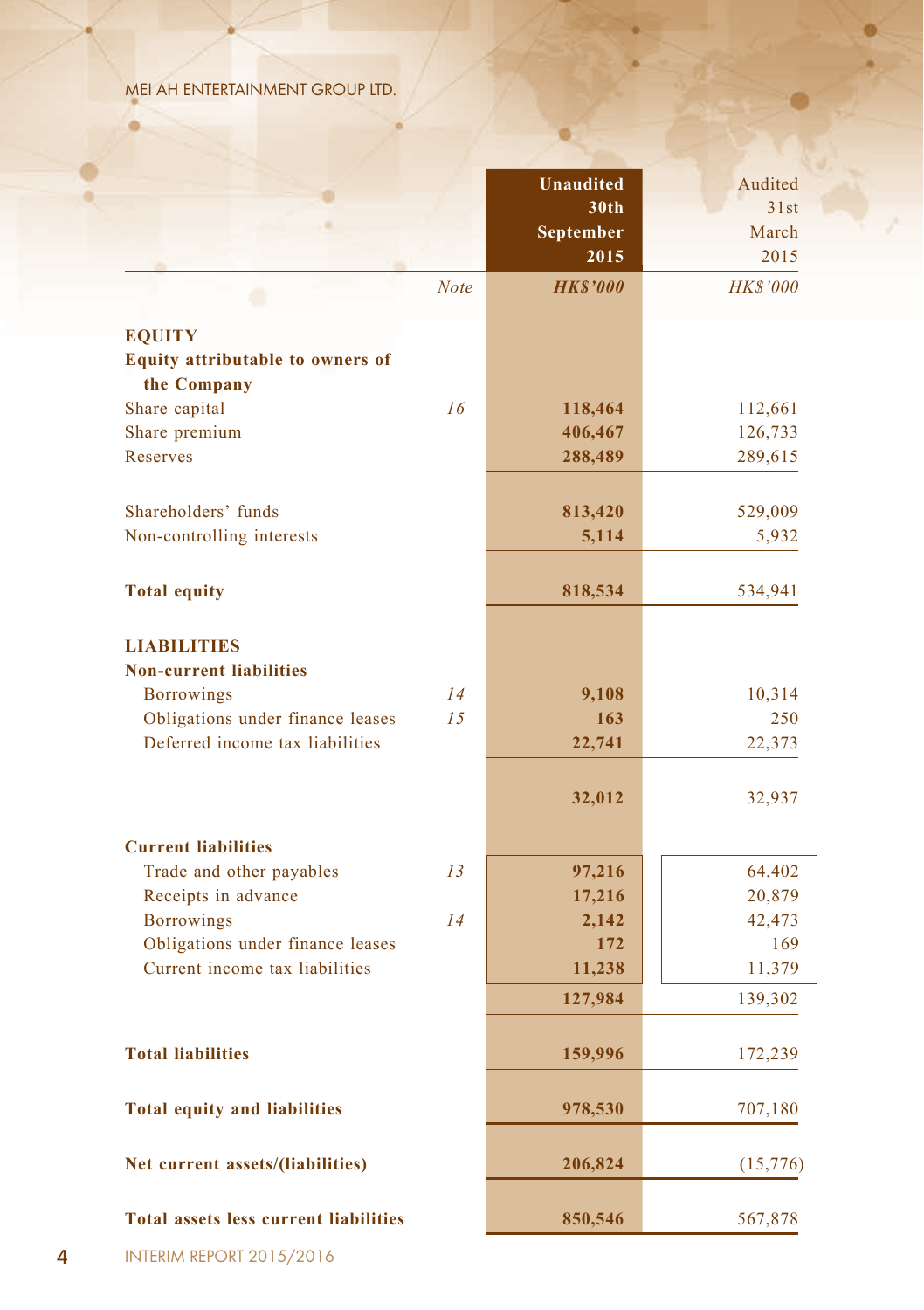# **Condensed Consolidated Statement of Changes in Equity**

*For the six months ended 30th September 2015*

|                                                                                                     | <b>Attributable to shareholders</b> |                  |                                |                        |                                       |                        |                                            |                                                                         |                      |                                  |                  |
|-----------------------------------------------------------------------------------------------------|-------------------------------------|------------------|--------------------------------|------------------------|---------------------------------------|------------------------|--------------------------------------------|-------------------------------------------------------------------------|----------------------|----------------------------------|------------------|
|                                                                                                     | Share<br>capital                    | Share<br>premium | Share<br>redemption<br>reserve | Contributed<br>surplus | Share-<br>based<br>payment<br>reserve | Exchange<br>difference | <b>Buildings</b><br>revaluation<br>reserve | Available-<br>for-sale<br>financial<br>assets<br>revaluation<br>reserve | Retained<br>earnings | Non-<br>controlling<br>interests | Total<br>equity  |
|                                                                                                     | <b>HKS'000</b>                      | <b>HKS'000</b>   | <b>HKS'000</b>                 | <b>HKS'000</b>         | <b>HKS'000</b>                        | <b>HKS'000</b>         | <b>HKS'000</b>                             | <b>HKS'000</b>                                                          | <b>HKS'000</b>       | <b>HKS'000</b>                   | <b>HKS'000</b>   |
| <b>The Group</b><br>At 1st April 2015                                                               | 112,661                             | 126,733          | 12                             | 189,009                | 8,482                                 | 2,102                  | 70,180                                     | 4,702                                                                   | 15,128               | 5,932                            | 534,941          |
| <b>Comprehensive loss</b><br>Loss for the period<br>Other comprehensive income/(loss)               |                                     |                  |                                |                        |                                       |                        |                                            |                                                                         | (9,587)              | (458)                            | (10.045)         |
| Fair value gains on available-for-sale<br>financial assets                                          |                                     |                  |                                |                        |                                       |                        |                                            | 8,261                                                                   |                      |                                  | 8,261            |
| Release on disposal<br>Surplus on revaluation of buildings<br>Deferred tax arising from revaluation |                                     |                  |                                |                        |                                       |                        | ۰<br>2.821                                 | (419)<br>-                                                              |                      | ۰                                | (419)<br>2,821   |
| surplus of buildings<br>Translation of foreign subsidiaries                                         |                                     |                  |                                |                        |                                       | ۳<br>(3, 374)          | (474)<br>-                                 |                                                                         |                      | -                                | (474)<br>(3,374) |
| Total other comprehensive income/<br>$(\text{loss})$                                                |                                     |                  |                                |                        | -                                     | (3,374)                | 2,347                                      | 7,842                                                                   |                      |                                  | 6,815            |
| Total comprehensive income/(loss)<br>for the period                                                 |                                     |                  |                                |                        |                                       | (3, 374)               | 2.347                                      | 7,842                                                                   | (9,587)              | (458)                            | (3,230)          |
| Issue of shares<br>Share options granted                                                            | 5,803                               | 278,185          |                                | -                      | -<br>3,195                            |                        |                                            |                                                                         |                      | -<br>-                           | 283,988<br>3,195 |
| Exercise/lapse of share options<br>Dividend paid                                                    |                                     | 1.549            |                                | -                      | (1,827)<br>۳                          | -                      |                                            | -<br>-                                                                  | 278                  | -<br>(360)                       | ۰<br>(360)       |
| Total transactions with owners,<br>recognised directly in equity                                    | 5.803                               | 279,734          |                                |                        | 1.368                                 |                        |                                            |                                                                         | ۰<br>278             | (360)                            | 286,823          |
| At 30th September 2015                                                                              | 118,464                             | 406,467          | 12                             | 189,009                | 9,850                                 | (1, 272)               | 72.527                                     | 12,544                                                                  | 5.819                | 5.114                            | 818,534          |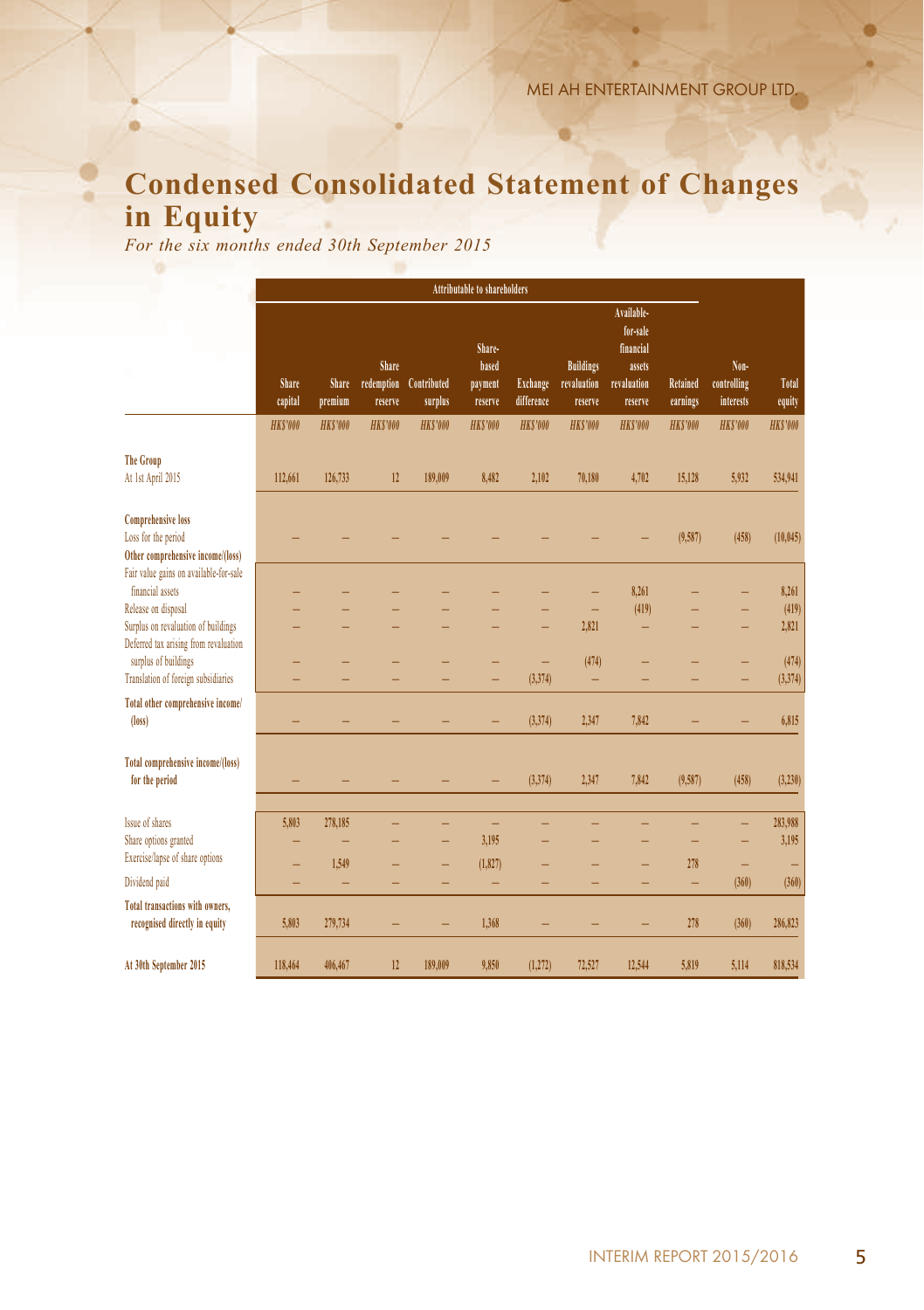۵

|                                                                                                                                | <b>Attributable to shareholders</b> |                  |                                       |                        |                                       |                               |                                            |                                                                         |                             |                                  |                  |
|--------------------------------------------------------------------------------------------------------------------------------|-------------------------------------|------------------|---------------------------------------|------------------------|---------------------------------------|-------------------------------|--------------------------------------------|-------------------------------------------------------------------------|-----------------------------|----------------------------------|------------------|
|                                                                                                                                | Share<br>capital                    | Share<br>premium | <b>Share</b><br>redemption<br>reserve | Contributed<br>surplus | Share-<br>based<br>payment<br>reserve | <b>Exchange</b><br>difference | <b>Buildings</b><br>revaluation<br>reserve | Available-<br>for-sale<br>financial<br>assets<br>revaluation<br>reserve | <b>Retained</b><br>earnings | Non-<br>controlling<br>interests | Total<br>equity  |
|                                                                                                                                | <b>HKS'000</b>                      | <b>HKS'000</b>   | <b>HKS'000</b>                        | <b>HKS'000</b>         | <b>HKS'000</b>                        | <b>HKS'000</b>                | <b>HKS'000</b>                             | <b>HKS'000</b>                                                          | <b>HKS'000</b>              | <b>HKS'000</b>                   | <b>HKS'000</b>   |
| <b>The Group</b>                                                                                                               |                                     |                  |                                       |                        |                                       |                               |                                            |                                                                         |                             |                                  |                  |
| At 1st April 2014                                                                                                              | 112,661                             | 126,733          | 12                                    | 189,009                | ۰                                     | 2.292                         | 63,065                                     | 1,533                                                                   | 54,466                      | 7,493                            | 557,264          |
| Comprehensive income/(loss)<br>Profit/(loss) for the period<br>Other comprehensive income/(loss)                               |                                     |                  |                                       |                        |                                       |                               |                                            |                                                                         | (9,792)                     | 20                               | (9,772)          |
| Fair value gains on available-for-sale<br>financial assets<br>Impairment loss on available-for-sale                            |                                     |                  |                                       |                        |                                       |                               |                                            | 1,818                                                                   |                             |                                  | 1,818            |
| financial assets                                                                                                               |                                     |                  |                                       |                        |                                       |                               |                                            | 49                                                                      |                             |                                  | 49               |
| Surplus on revaluation of buildings<br>Deferred tax arising from revaluation<br>surplus of buildings                           |                                     |                  |                                       |                        |                                       | -<br>-                        | 6,430<br>(1,031)                           | ۰                                                                       |                             | -                                | 6,430<br>(1,031) |
| Translation of foreign subsidiaries                                                                                            |                                     | ۰                |                                       | ۰                      | $\overline{\phantom{a}}$              | (255)                         | ÷                                          | ۰                                                                       | -                           | $\overline{\phantom{a}}$         | (255)            |
| Total other comprehensive income/<br>$(\text{loss})$                                                                           | -                                   | -                |                                       |                        |                                       | (255)                         | 5,399                                      | 1,867                                                                   | -                           | -                                | 7,011            |
| <b>Total comprehensive income/(loss)</b><br>for the period<br>Total transactions with owners,<br>recognised directly in equity |                                     |                  |                                       |                        |                                       | (255)                         | 5,399                                      | 1,867                                                                   | (9,792)                     | 20                               | (2,761)          |
| Grant of share options                                                                                                         |                                     |                  |                                       |                        | 45                                    |                               |                                            |                                                                         |                             |                                  | 45               |
| At 30th September 2014                                                                                                         | 112,661                             | 126,733          | 12                                    | 189,009                | 45                                    | 2,037                         | 68,464                                     | 3,400                                                                   | 44,674                      | 7,513                            | 554,548          |

ö

m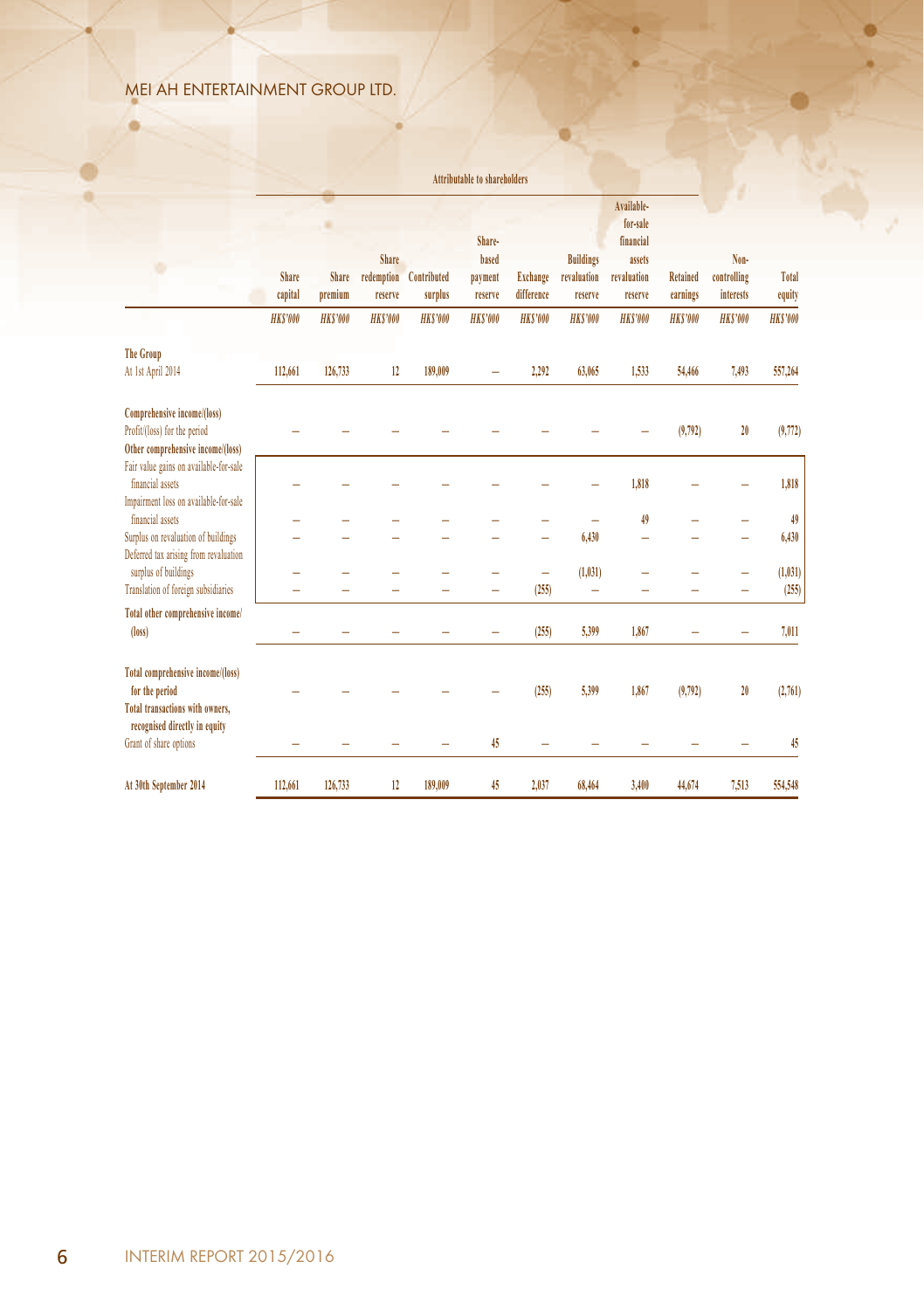# **Condensed Consolidated Cash Flow Statement**

*For the six months ended 30th September 2015*

|                                              | <b>Unaudited</b>                                 |                 |  |  |  |  |
|----------------------------------------------|--------------------------------------------------|-----------------|--|--|--|--|
|                                              | <b>Six months ended</b><br><b>30th September</b> |                 |  |  |  |  |
|                                              |                                                  |                 |  |  |  |  |
|                                              | 2015                                             | 2014            |  |  |  |  |
|                                              | <b>HKS'000</b>                                   | <b>HK\$'000</b> |  |  |  |  |
| <b>Cash flows from operating activities</b>  |                                                  |                 |  |  |  |  |
| Cash generated from operations               | 40,556                                           | 6,891           |  |  |  |  |
| Income tax paid                              | (388)                                            | (510)           |  |  |  |  |
| Net cash generated from operating activities | 40,168                                           | 6,381           |  |  |  |  |
| <b>Cash flows from investing activities</b>  |                                                  |                 |  |  |  |  |
| Purchase of property, plant and equipment    | (219)                                            | (663)           |  |  |  |  |
| Purchase of film rights, films in progress   |                                                  |                 |  |  |  |  |
| and film royalty deposits                    | (66, 426)                                        | (43,960)        |  |  |  |  |
| Proceeds from disposal of available-for-sale |                                                  |                 |  |  |  |  |
| financial assets                             | 10,834                                           |                 |  |  |  |  |
| Interest received                            | 856                                              | 713             |  |  |  |  |
| Purchase of available-for-sale financial     |                                                  |                 |  |  |  |  |
| assets                                       | (1,200)                                          |                 |  |  |  |  |
| Investment in an associate                   | (407)                                            |                 |  |  |  |  |
| Purchase of financial assets at fair value   |                                                  |                 |  |  |  |  |
| through profit or loss                       | (12, 927)                                        |                 |  |  |  |  |
|                                              |                                                  |                 |  |  |  |  |
| Net cash used in investing activities        | (69, 489)                                        | (43,910)        |  |  |  |  |
| <b>Cash flows from financing activities</b>  |                                                  |                 |  |  |  |  |
| Net proceed from issue of shares             | 283,988                                          |                 |  |  |  |  |
| Proceeds from bank loans                     |                                                  | 6,158           |  |  |  |  |
| Repayments of bank loans                     | (25,063)                                         |                 |  |  |  |  |
| Interest paid on loans and overdrafts        | (508)                                            | (398)           |  |  |  |  |
| Repayments of capital element of finance     |                                                  |                 |  |  |  |  |
| leases                                       | (6)                                              | (14)            |  |  |  |  |
| Interest element of finance leases           | (84)                                             |                 |  |  |  |  |
| Dividend paid to non-controlling interest    | (360)                                            |                 |  |  |  |  |
|                                              |                                                  |                 |  |  |  |  |
| Net cash generated from financing activities | 257,967                                          | 5,746           |  |  |  |  |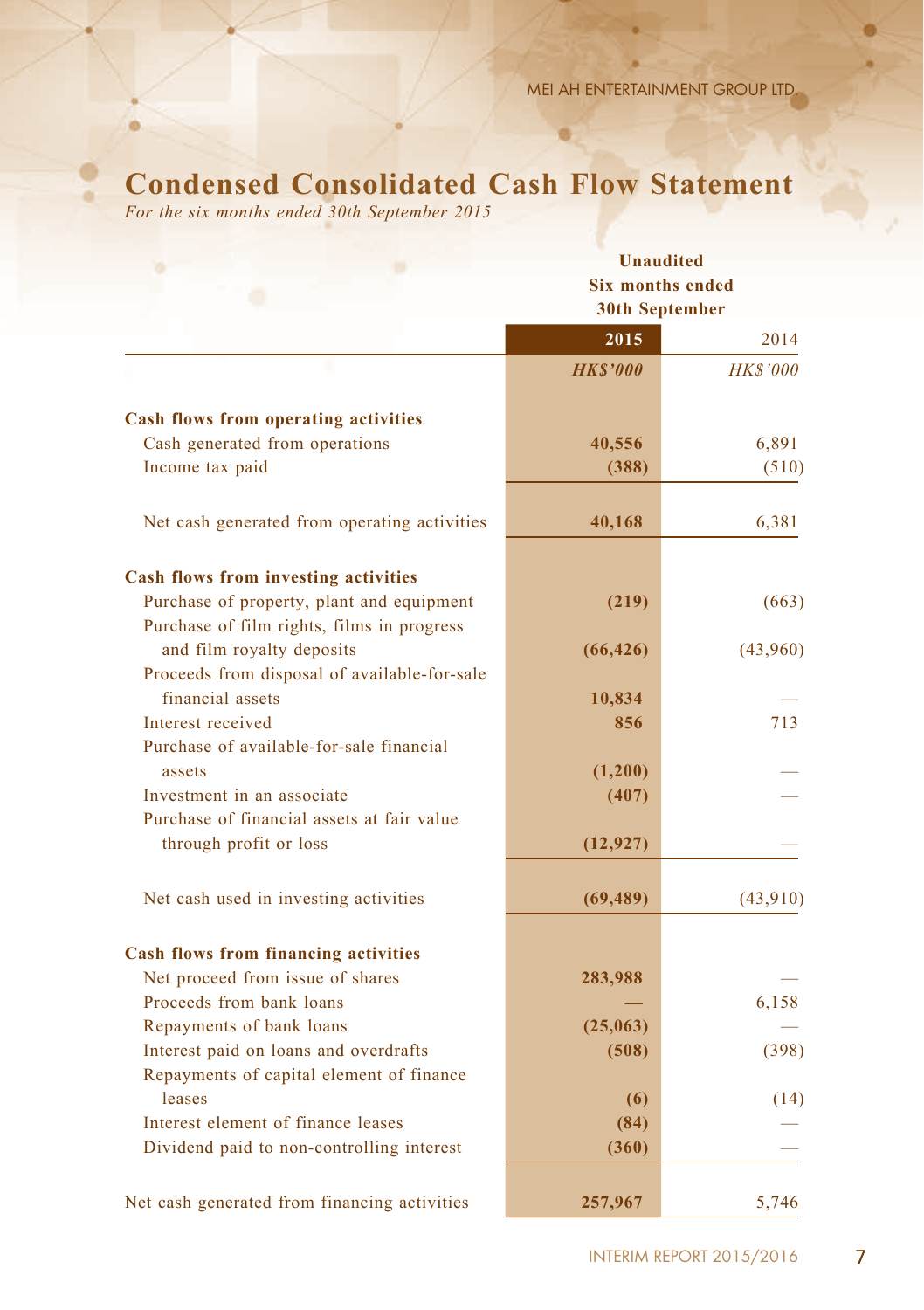ö

|                                                         | <b>Unaudited</b><br><b>Six months ended</b><br><b>30th September</b> |          |
|---------------------------------------------------------|----------------------------------------------------------------------|----------|
|                                                         | 2015                                                                 | 2014     |
|                                                         | <b>HKS'000</b>                                                       | HK\$'000 |
| Net increase/(decrease) in cash and cash<br>equivalents | 228,646                                                              | (31,783) |
| Cash and cash equivalents at beginning of               |                                                                      |          |
| year                                                    | 14,737                                                               | 72,366   |
| Exchange differences                                    | 243                                                                  | (279)    |
| Cash and cash equivalents at end of year                | 243,626                                                              | 40,304   |
| Analysis of balances of cash and cash<br>equivalents    |                                                                      |          |
| Cash at bank, on hand and short-term bank               |                                                                      |          |
| deposits<br>Bank overdrafts                             | 244,489                                                              | 46,964   |
|                                                         | (863)                                                                | (6,660)  |
|                                                         | 243,626                                                              | 40,304   |

ö

 $\bullet$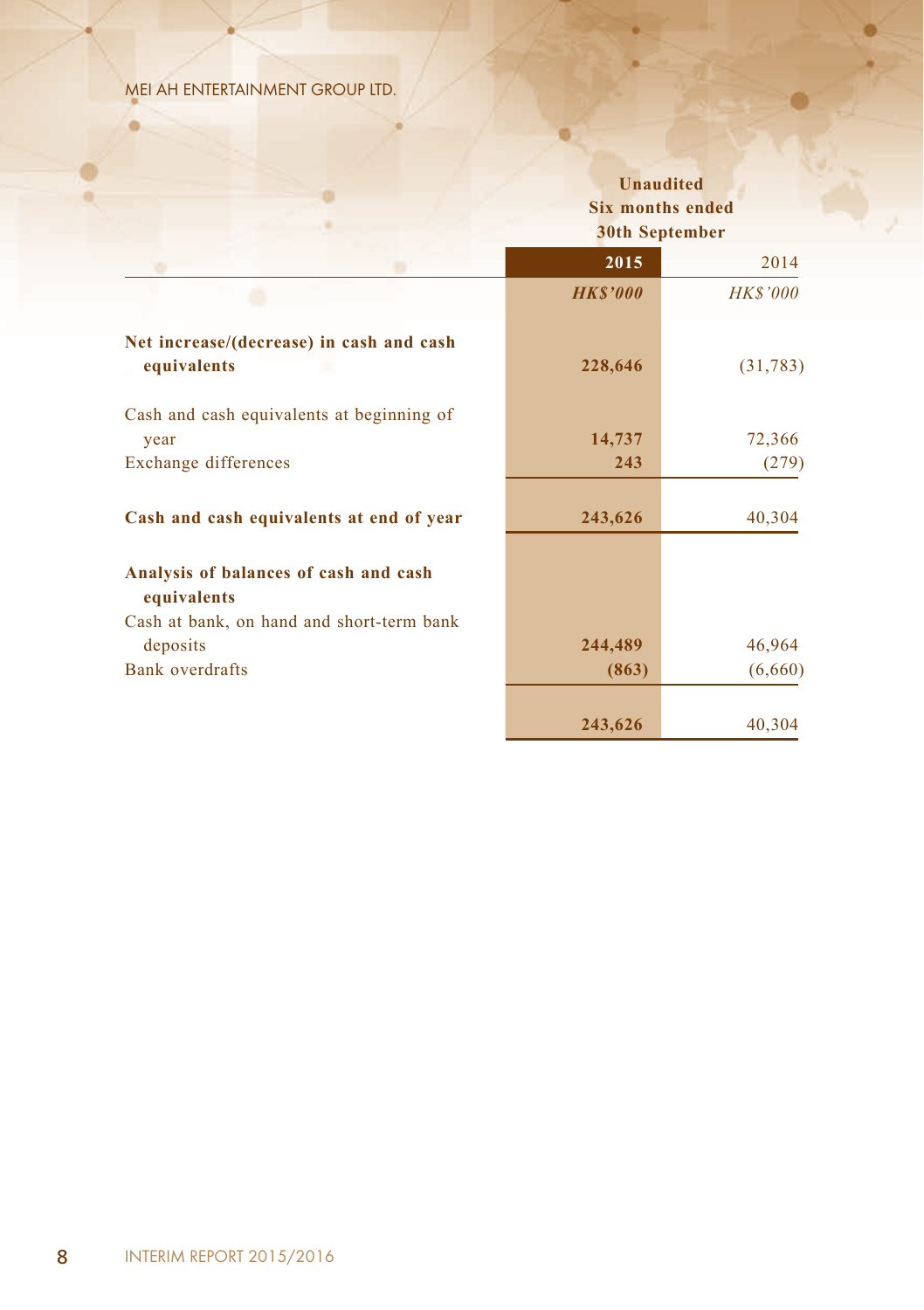# **Selected Notes to Condensed Consolidated Interim Financial Information**

### **1. General information**

Mei Ah Entertainment Group Limited (the "Company") and its subsidiaries (together the "Group") is principally engaged in television operations, film exhibition, film rights licensing and sub-licensing, sale and distribution of films and programs in audio visual product format, artiste management, theatre operations, property investment and video online business.

The Company is a limited liability company incorporated in Bermuda and listed on the Stock Exchange of Hong Kong Limited.

This condensed consolidated interim financial information was approved for issue on 27th November 2015.

#### **2. Basis of preparation**

This condensed consolidated interim financial information for the six months ended 30th September 2015 has been prepared in accordance with HKAS 34, "Interim financial reporting". The condensed consolidated interim financial information should be read in conjunction with the annual financial statements for the year ended 31st March 2015, which have been prepared in accordance with HKFRSs.

#### **3. Accounting policies**

The accounting policies adopted are consistent with those of the annual financial statements for the year ended 31st March 2015, as described in those annual financial statements.

Taxes on income in the interim periods are accrued using the tax rate that would be applicable to expected total annual earnings.

Those new accounting standards, amendments to accounting standards and interpretations which are effective for financial year ending 31st March 2016 are either not relevant to the Group or have no material impact on the Group.

#### **4. Estimates**

The preparation of interim financial information requires management to make judgements, estimates and assumptions that affect the application of accounting policies and the reported amounts of assets and liabilities, income and expense. Actual results may differ from these estimates.

In preparing this condensed consolidated interim financial information, the significant judgements made by management in applying the Group's accounting policies and the key sources of estimation uncertainty were the same as those that applied to the consolidated financial statements for the year ended 31st March 2015.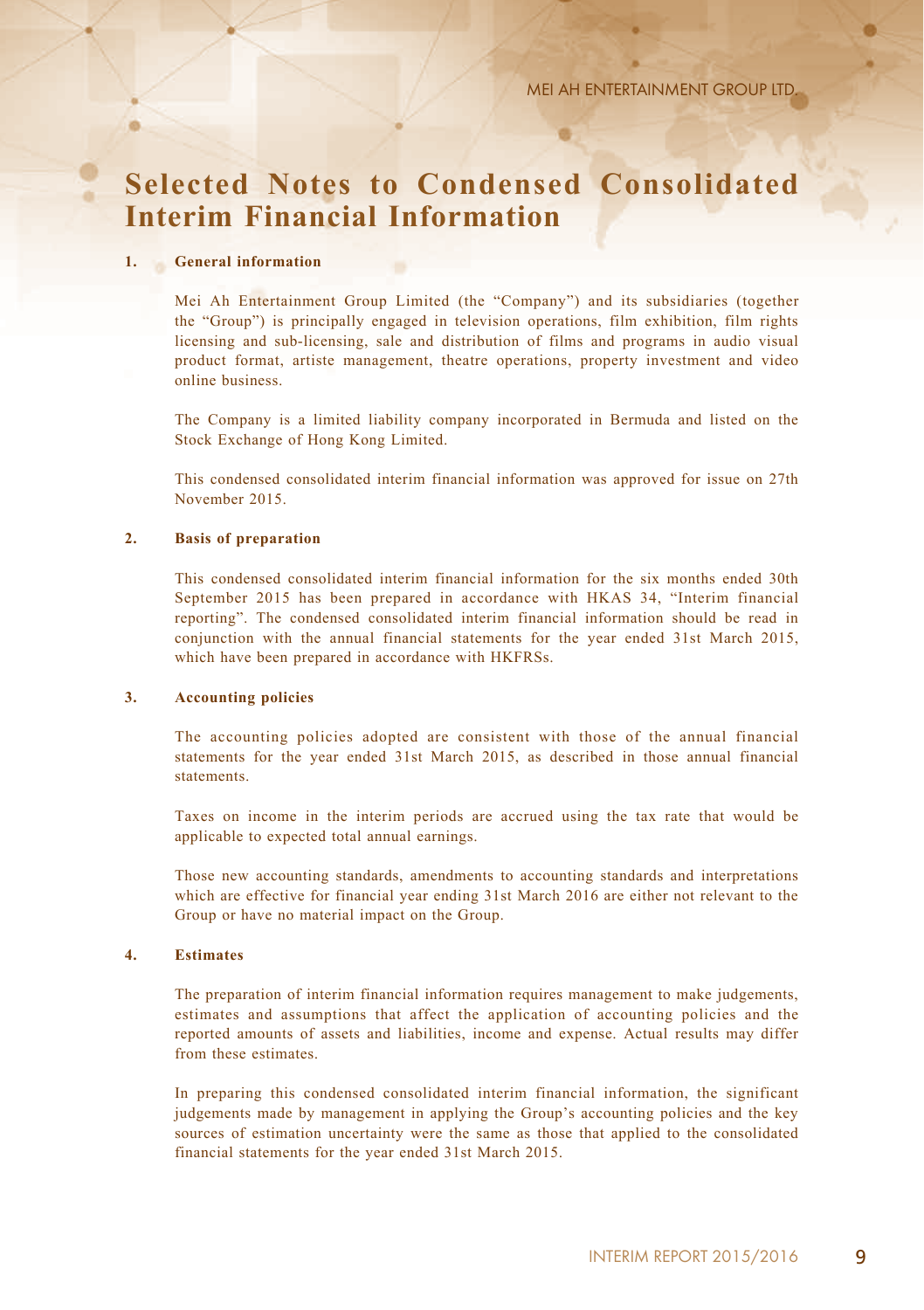## **5. Segment information**

ø

An analysis of the Group's revenues and results for the period by business segments, being the primary reporting format, is as follows:

×

|                                                                                                                         | <b>Unaudited</b>                     |                                                                               |                       |                                                                                                 |                       |                             |                |                    |                |  |  |  |  |
|-------------------------------------------------------------------------------------------------------------------------|--------------------------------------|-------------------------------------------------------------------------------|-----------------------|-------------------------------------------------------------------------------------------------|-----------------------|-----------------------------|----------------|--------------------|----------------|--|--|--|--|
| ۰                                                                                                                       | Six months ended 30th September 2015 |                                                                               |                       |                                                                                                 |                       |                             |                |                    |                |  |  |  |  |
|                                                                                                                         | <b>Television</b><br>operations      | Film<br>exhibition<br>and film<br>rights<br>licensing<br>and<br>sub-licensing | Theatre<br>operations | Sale and<br>distribution<br>of films and<br>programs<br>in audio<br>visual<br>product<br>format | Artiste<br>management | Property<br>investment      | Video online   | <b>Elimination</b> | Group          |  |  |  |  |
|                                                                                                                         | <b>HKS'000</b>                       | <b>HKS'000</b>                                                                | <b>HKS'000</b>        | <b>HKS'000</b>                                                                                  | <b>HKS'000</b>        | <b>HKS'000</b><br>(note(a)) | <b>HKS'000</b> | <b>HKS'000</b>     | <b>HKS'000</b> |  |  |  |  |
| Segment revenue                                                                                                         | 29,359                               | 6,906                                                                         | 17,818                | 151                                                                                             | 919                   |                             |                |                    | 55,153         |  |  |  |  |
| Reportable segment profit/(loss)<br>Depreciation and amortisation<br>for property, plant and<br>equipment and leasehold | 3,817                                | (6,934)                                                                       | (3, 466)              | (252)                                                                                           | 263                   | 6,807                       | (4,805)        | 15                 | (4,555)        |  |  |  |  |
| land and land use rights                                                                                                | (56)                                 | (399)                                                                         | (5.470)               | (159)                                                                                           | (7)                   |                             | (261)          |                    | (6, 352)       |  |  |  |  |
| Amortisation for film rights<br>Additions to property, plant and                                                        | (5,915)                              | (2,944)                                                                       |                       |                                                                                                 |                       |                             |                | 15                 | (8, 844)       |  |  |  |  |
| equipment<br>Additions to film rights, films<br>in progress and film royalty                                            | 76                                   | 5                                                                             | 15                    | $\overline{3}$                                                                                  |                       |                             | 120            |                    | 219            |  |  |  |  |
| deposits<br>As at 30th September 2015                                                                                   | 6,970                                | 59,456                                                                        |                       |                                                                                                 |                       |                             |                |                    | 66,426         |  |  |  |  |
| Reportable segment assets                                                                                               | 53,169                               | 131,158                                                                       | 37,263                | 28,345                                                                                          | 1,521                 | 229,256                     | 6,288          |                    | 487,000        |  |  |  |  |
| Reportable segment liabilities                                                                                          | (22, 534)                            | (80.459)                                                                      | (15,700)              | (3,076)                                                                                         | (208)                 | (24, 220)                   | (711)          |                    | (146,908)      |  |  |  |  |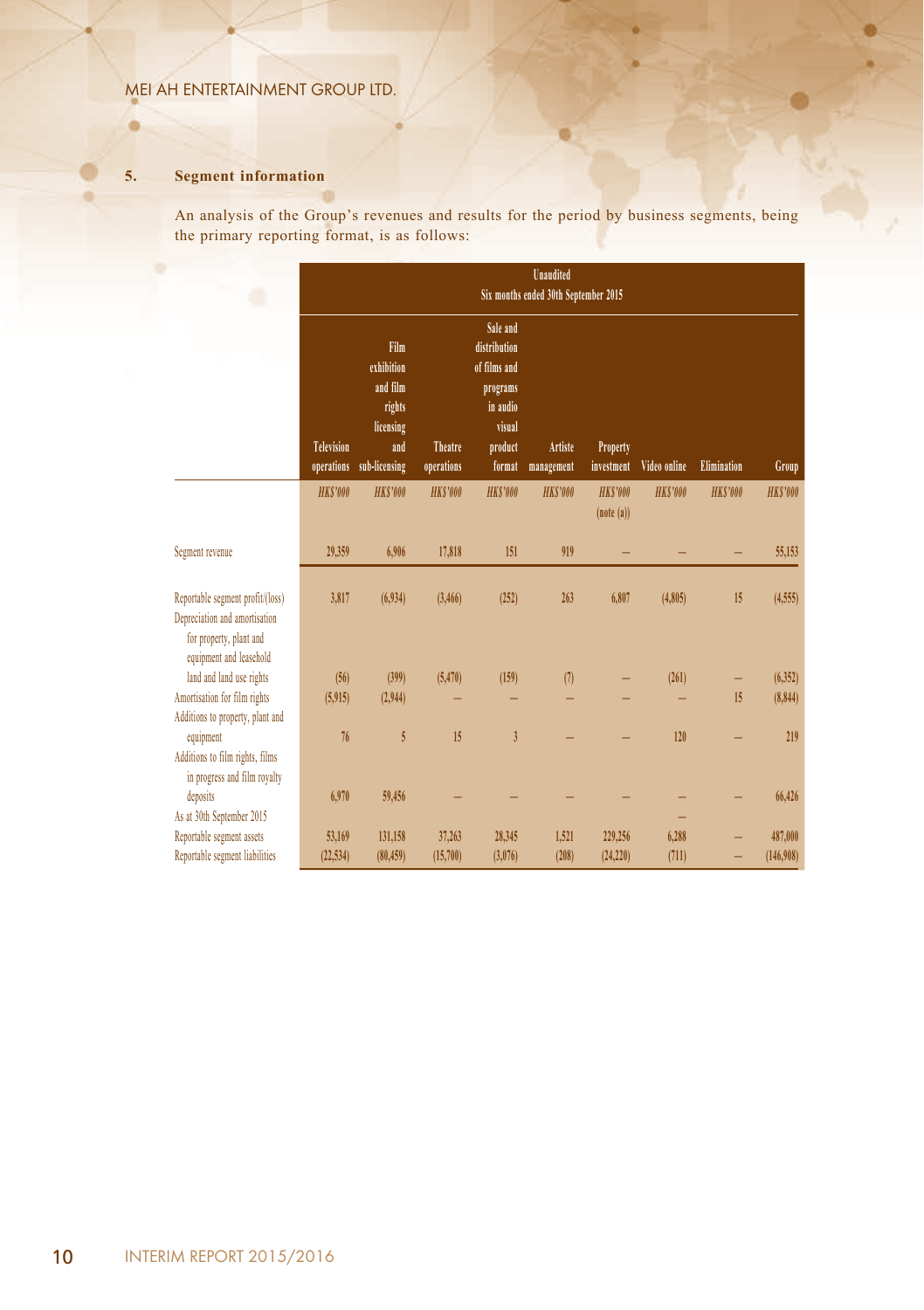a.

|                                                                                                                         | Six months ended 30th September 2014 |                |                              |                                                                                                 |                       |                               |                     |                    |                |
|-------------------------------------------------------------------------------------------------------------------------|--------------------------------------|----------------|------------------------------|-------------------------------------------------------------------------------------------------|-----------------------|-------------------------------|---------------------|--------------------|----------------|
| o                                                                                                                       | <b>Television</b><br>operations      |                | <b>Theatre</b><br>operations | Sale and<br>distribution<br>of films and<br>programs<br>in audio<br>visual<br>product<br>format | Artiste<br>management | <b>Property</b><br>investment | <b>Video online</b> | <b>Elimination</b> | Group          |
|                                                                                                                         | <b>HKS'000</b>                       | <b>HKS'000</b> | <b>HKS'000</b>               | <b>HKS'000</b>                                                                                  | <b>HKS'000</b>        | <b>HKS'000</b><br>(note(a))   | <b>HKS'000</b>      | <b>HKS'000</b>     | <b>HKS'000</b> |
| Segment revenue                                                                                                         | 26,620                               | 19,343         | 11,095                       | 548                                                                                             | 1,389                 |                               |                     |                    | 58,995         |
| Reportable segment profit/(loss)<br>Depreciation and amortisation<br>for property, plant and<br>equipment and leasehold | 4,023                                | (6, 713)       | (5,620)                      | (887)                                                                                           | (129)                 | 4,135                         | (4, 337)            | 15                 | (9,513)        |
| land and land use rights                                                                                                | (62)                                 | (560)          | (4, 714)                     | (230)                                                                                           | (7)                   |                               | (251)               | ÷                  | (5, 824)       |
| Amortisation for film rights<br>Provisions for impairment of                                                            | (4,040)                              | (4,108)        |                              |                                                                                                 |                       |                               | (310)               | 15                 | (8, 443)       |
| film rights<br>Additions to property, plant and                                                                         | -                                    | (6,758)        |                              | -                                                                                               |                       |                               |                     | -                  | (6,758)        |
| equipment<br>Additions to film rights, films<br>in progress and film royalty                                            | 119                                  | 16             | 35                           | 682                                                                                             | 173                   |                               | 327                 | -                  | 1.352          |
| deposits<br>As at 31st March 2015                                                                                       | 9,806                                | 33,844         |                              |                                                                                                 |                       |                               | 310                 | -                  | 43,960         |
| Reportable segment assets                                                                                               | 44,791                               | 97,692         | 39,738                       | 25,100                                                                                          | 3,443                 | 227,182                       | 4,523               | (161)              | 442,308        |
| Reportable segment liabilities                                                                                          | (24, 442)                            | (44, 462)      | (15, 854)                    | (3,704)                                                                                         | (1, 431)              | (24, 325)                     | (3,084)             |                    | (117,302)      |

**Unaudited** 

**VE**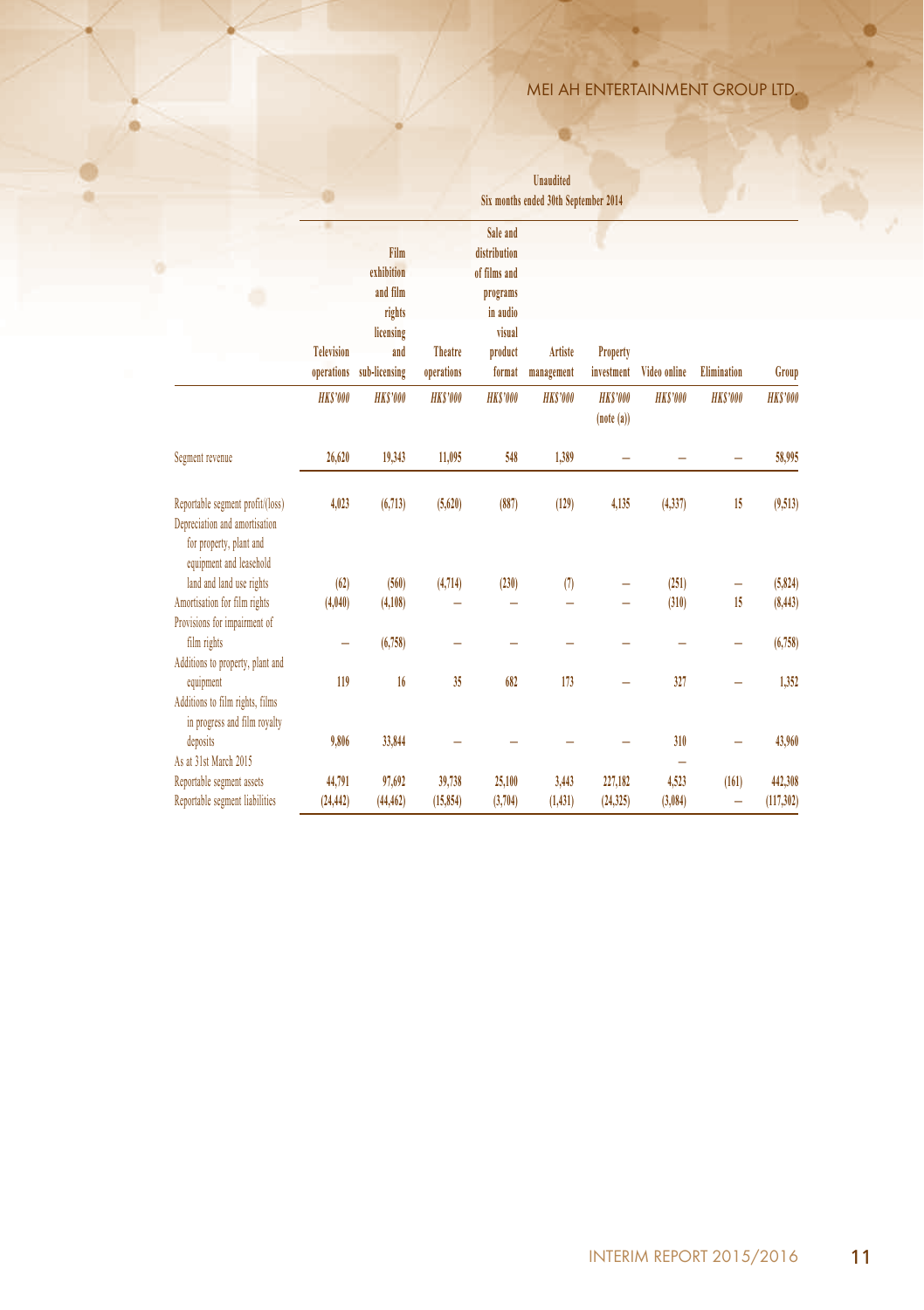# *Profit or loss*

۵

|                                                                                                          |                  | <b>Unaudited</b><br><b>Six months ended</b><br><b>30th September</b> |
|----------------------------------------------------------------------------------------------------------|------------------|----------------------------------------------------------------------|
|                                                                                                          | 2015             | 2014                                                                 |
|                                                                                                          | <b>HKS'000</b>   | <b>HK\$'000</b>                                                      |
| Reportable segment loss<br>Unallocated amounts:                                                          | (4, 555)         | (9, 513)                                                             |
| Unallocated other income                                                                                 | 930              | 1,267                                                                |
| Unallocated other gains                                                                                  | 1.653            | 1,965                                                                |
| Unallocated finance income — net                                                                         | 405              | 167                                                                  |
| Depreciation and amortisation of property, plant and<br>equipment and leasehold land and land use rights | (3,196)          | (2,707)                                                              |
| Share-based payment expense                                                                              | (3,195)          | (45)                                                                 |
| Unallocated corporate expenses                                                                           | (1,946)          | (696)                                                                |
| Loss before income tax                                                                                   | (9,904)          | (9, 562)                                                             |
|                                                                                                          |                  |                                                                      |
| Additions to property, plant and equipment<br>Attributable to reportable segments                        | 219              |                                                                      |
| <b>Unallocated additions</b>                                                                             |                  | 1,352<br>43                                                          |
|                                                                                                          |                  |                                                                      |
|                                                                                                          | 219              | 1,395                                                                |
|                                                                                                          | <b>Unaudited</b> | Audited                                                              |
|                                                                                                          | 30th             | 31st                                                                 |
|                                                                                                          | September        | March                                                                |
|                                                                                                          | 2015             | 2015                                                                 |
|                                                                                                          | <b>HKS'000</b>   | <b>HK\$'000</b>                                                      |
| <b>Assets</b>                                                                                            |                  |                                                                      |
| Reportable segment assets                                                                                | 487,000          | 442,308                                                              |
| Unallocated assets:<br>Unallocated property, plant and equipment and                                     |                  |                                                                      |
| leasehold land and land use rights                                                                       | 203,974          | 206,327                                                              |
| Unallocated available-for-sale financial assets                                                          | 14,772           | 6,149                                                                |
| Unallocated financial assets at fair value through                                                       |                  |                                                                      |
| profit or loss                                                                                           | 44.532           | 40,367                                                               |
| Unallocated cash and cash equivalents                                                                    | 220,367          | 65                                                                   |
| Unallocated interests in and amounts due from<br>associates                                              | 2,521            | 4,749                                                                |
| Unallocated corporate assets                                                                             | 5,364            | 7,215                                                                |
| Total assets per consolidated balance sheet                                                              | 978,530          | 707,180                                                              |
|                                                                                                          |                  |                                                                      |
| <b>Liabilities</b>                                                                                       |                  |                                                                      |
| Reportable segment liabilities<br>Unallocated liabilities:                                               | 146,908          | 117,302                                                              |
| Unallocated bank borrowings                                                                              | 10,626           | 52,787                                                               |
| Unallocated corporate liabilities                                                                        | 2,462            | 2,150                                                                |

a.

m

**Total liabilities per consolidated balance sheet** 159,996 172,239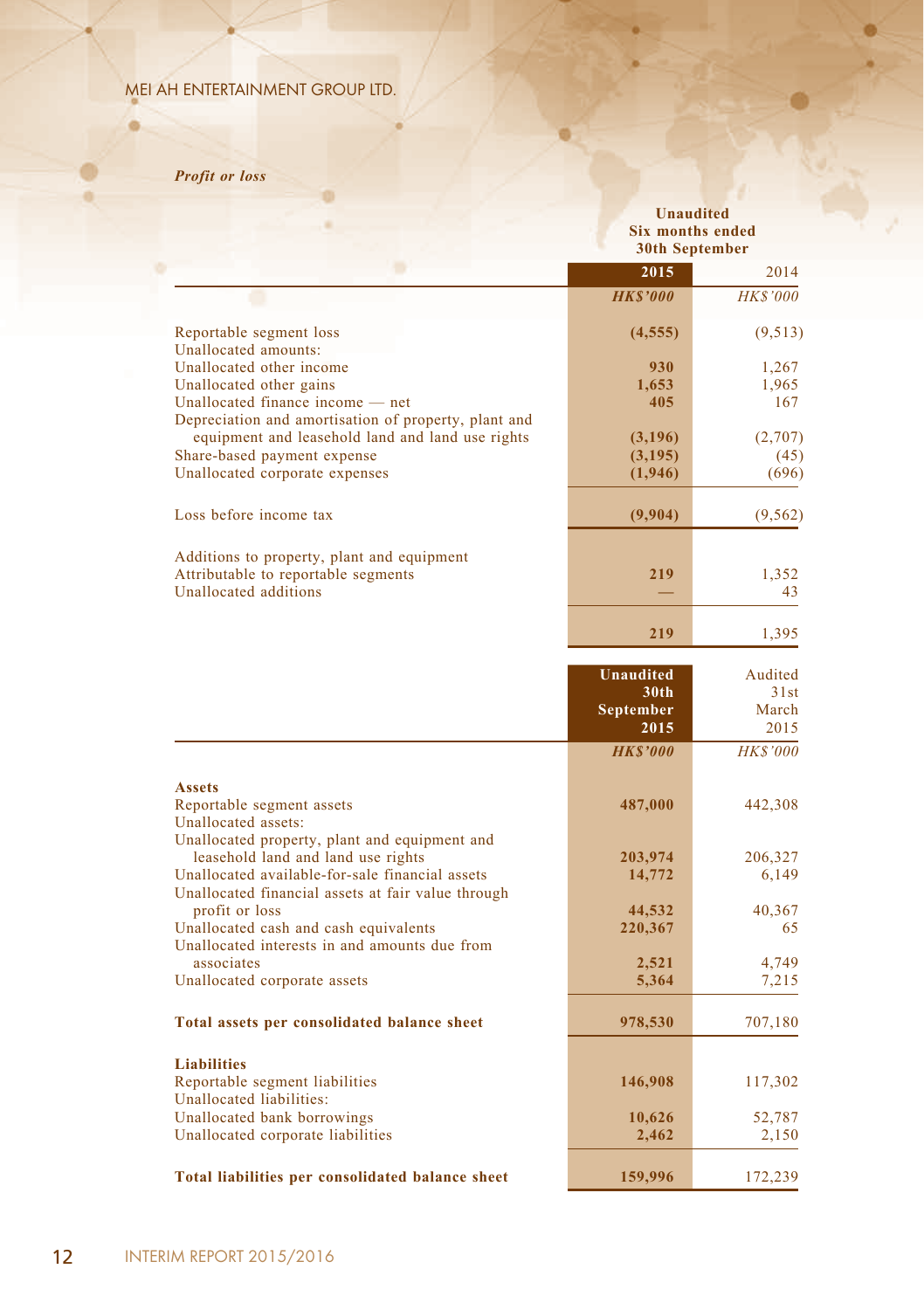# *Secondary reporting format — geographical segment*

The Group's is domiciled in Hong Kong. The results of its revenue from external customers and non-current assets other than interests in associated companies and financial instruments located in Hong Kong and other countries are summarized below:

|                            | <b>Revenues from</b><br>external customers<br><b>Unaudited</b><br>Six months ended<br>30th September |                 |
|----------------------------|------------------------------------------------------------------------------------------------------|-----------------|
|                            | 2015                                                                                                 | 2014            |
|                            | <b>HKS'000</b>                                                                                       | <b>HK\$'000</b> |
| Hong Kong                  | 17,752                                                                                               | 24,605          |
| People's Republic of China | 17,818                                                                                               | 15,686          |
| Taiwan                     | 7,782                                                                                                | 6,472           |
| Other countries            | 11,801                                                                                               | 12,232          |
|                            | 55,153                                                                                               | 58,995          |

#### **Non-current assets (other than interests in associated companies and financial instruments)**

|                                                                      | <b>Unaudited</b><br>30 <sub>th</sub><br><b>September</b><br>2015 | Audited<br>31st<br>March<br>2015       |
|----------------------------------------------------------------------|------------------------------------------------------------------|----------------------------------------|
|                                                                      | <b>HK\$'000</b>                                                  | <b>HK\$'000</b>                        |
| Hong Kong<br>People's Republic of China<br>Taiwan<br>Other countries | 406,336<br>157,810<br>26,966<br>28,728                           | 358,401<br>153,946<br>29,131<br>27,939 |
|                                                                      | 619,840                                                          | 569,417                                |

### *Note (a)*

(a) The revenue attributable to the segment "property investment" has been included in other income.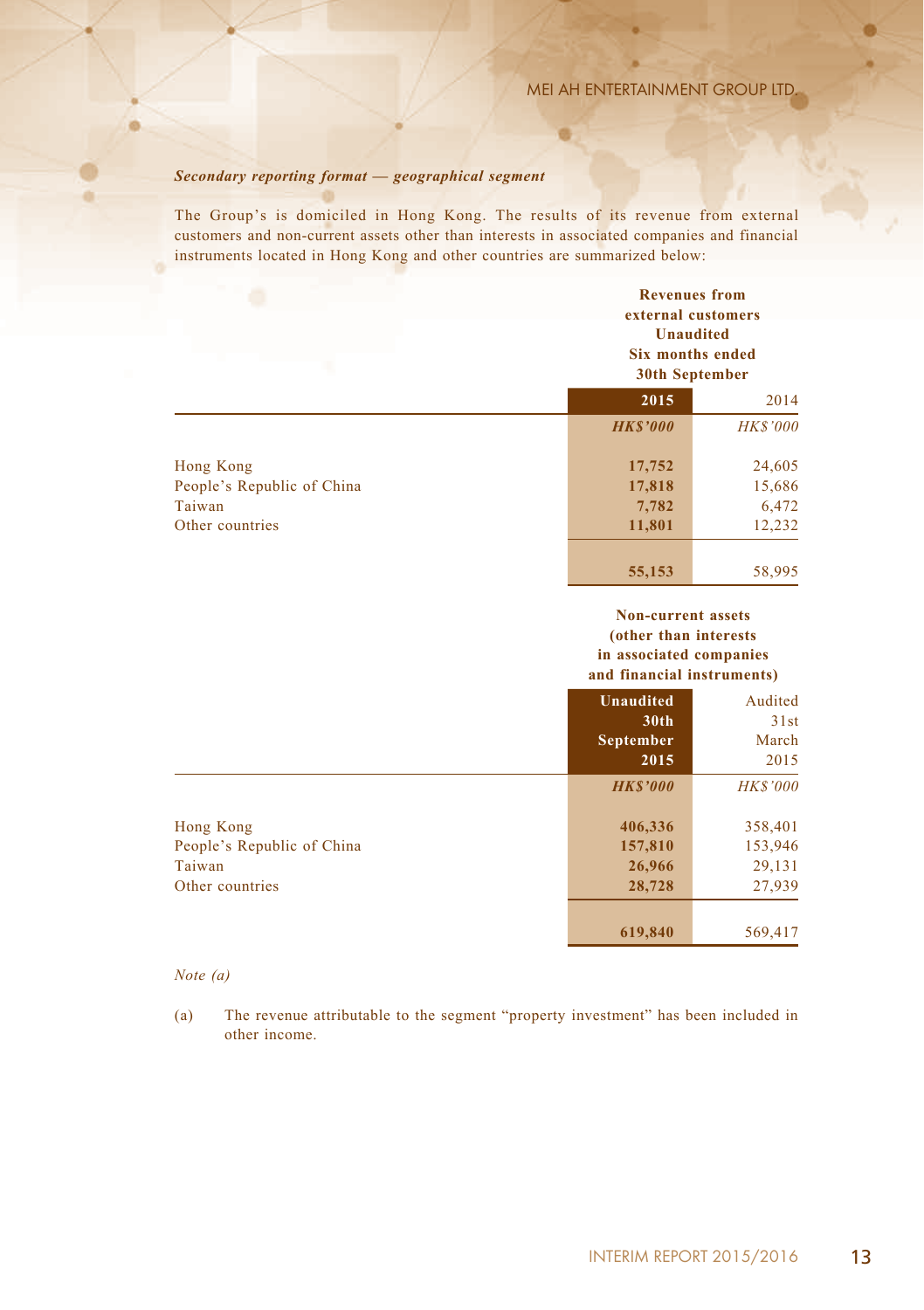**6. Other income**

ö

|                                                   |                | <b>Unaudited</b><br><b>Six months ended</b><br>30th September |  |
|---------------------------------------------------|----------------|---------------------------------------------------------------|--|
|                                                   | 2015           | 2014                                                          |  |
|                                                   | <b>HKS'000</b> | <b>HK\$'000</b>                                               |  |
| Dividend income from available-for-sale financial |                |                                                               |  |
| assets                                            | 930            | 1,267                                                         |  |
| Rental income                                     | 4,278          | 3,995                                                         |  |
| Management fee and other income                   | 886            | 1,187                                                         |  |
|                                                   | 6.094          | 6.449                                                         |  |

o.

m

# **7. Other gains — net**

|                                                                                                              | <b>Unaudited</b><br>Six months ended<br>30th September |                 |
|--------------------------------------------------------------------------------------------------------------|--------------------------------------------------------|-----------------|
|                                                                                                              | 2015                                                   | 2014            |
|                                                                                                              | <b>HKS'000</b>                                         | <b>HK\$'000</b> |
| Surplus on revaluation of investment properties<br>Fair value (loss)/gains on financial assets at fair value | 2,966                                                  | 676             |
| through profit or loss                                                                                       | (8, 762)                                               | 2,014           |
| Gain on disposal of available-for-sale financial assets                                                      | 10,415                                                 |                 |
| Impairment loss on available-for-sale financial assets                                                       |                                                        | (49)            |
|                                                                                                              | 4.619                                                  | 2.641           |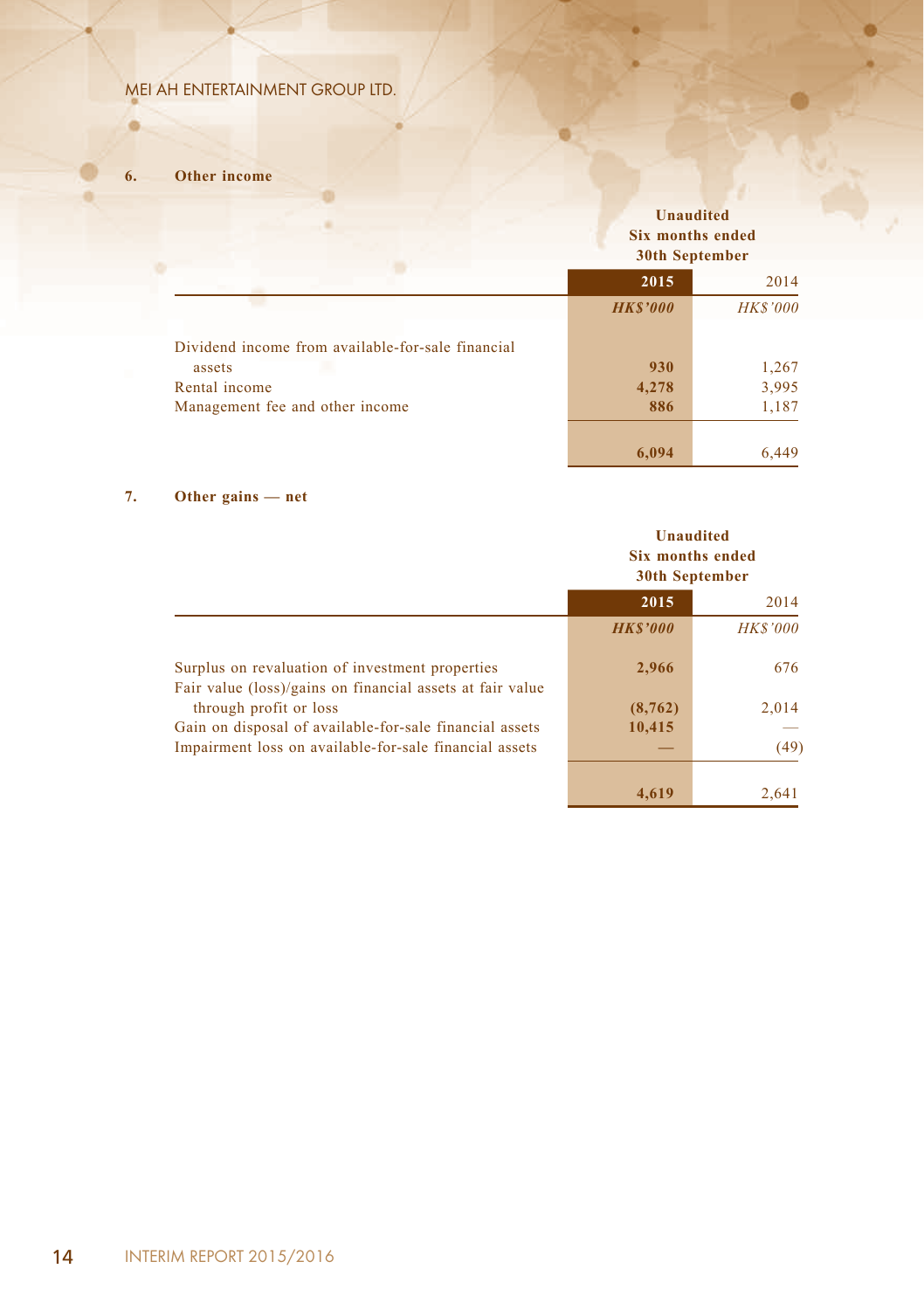# **8. Expenses by nature**

Expenses included in cost of sales, selling and marketing expenses, administrative expenses are analysed as follows:

|                                                      | <b>Unaudited</b><br>Six months ended<br><b>30th September</b> |                 |
|------------------------------------------------------|---------------------------------------------------------------|-----------------|
|                                                      | 2015                                                          | 2014            |
|                                                      | <b>HKS'000</b>                                                | <b>HK\$'000</b> |
| Amortisation of film rights                          | 8,844                                                         | 8,443           |
| Amortisation of leasehold land and land use rights   | 394                                                           | 394             |
| Cost of goods sold                                   | 724                                                           | 557             |
| Depreciation of property, plant and equipment        | 9,154                                                         | 8,137           |
| Employee benefit expenses                            | 22,103                                                        | 19,350          |
| Share-based payment expense (Note 17)                | 3,195                                                         | 45              |
| Provision for impairment of film rights and films in |                                                               |                 |
| progress                                             |                                                               | 6,758           |

### **9. Taxation**

Hong Kong profits tax has been provided at the rate of 16.5% (2014: 16.5%) on the estimated assessable profit for the period. Taxation on overseas profits has been calculated on the estimated assessable profit for the period.

|                                                | Six months ended<br>30th September | <b>Unaudited</b> |
|------------------------------------------------|------------------------------------|------------------|
|                                                | 2015                               | 2014             |
|                                                | <b>HKS'000</b>                     | <b>HK\$'000</b>  |
| Current income $tax$ — Hong Kong profits $tax$ | 247                                | 213              |
| Deferred income tax                            | (106)                              | (3)              |
|                                                | 141                                | 210              |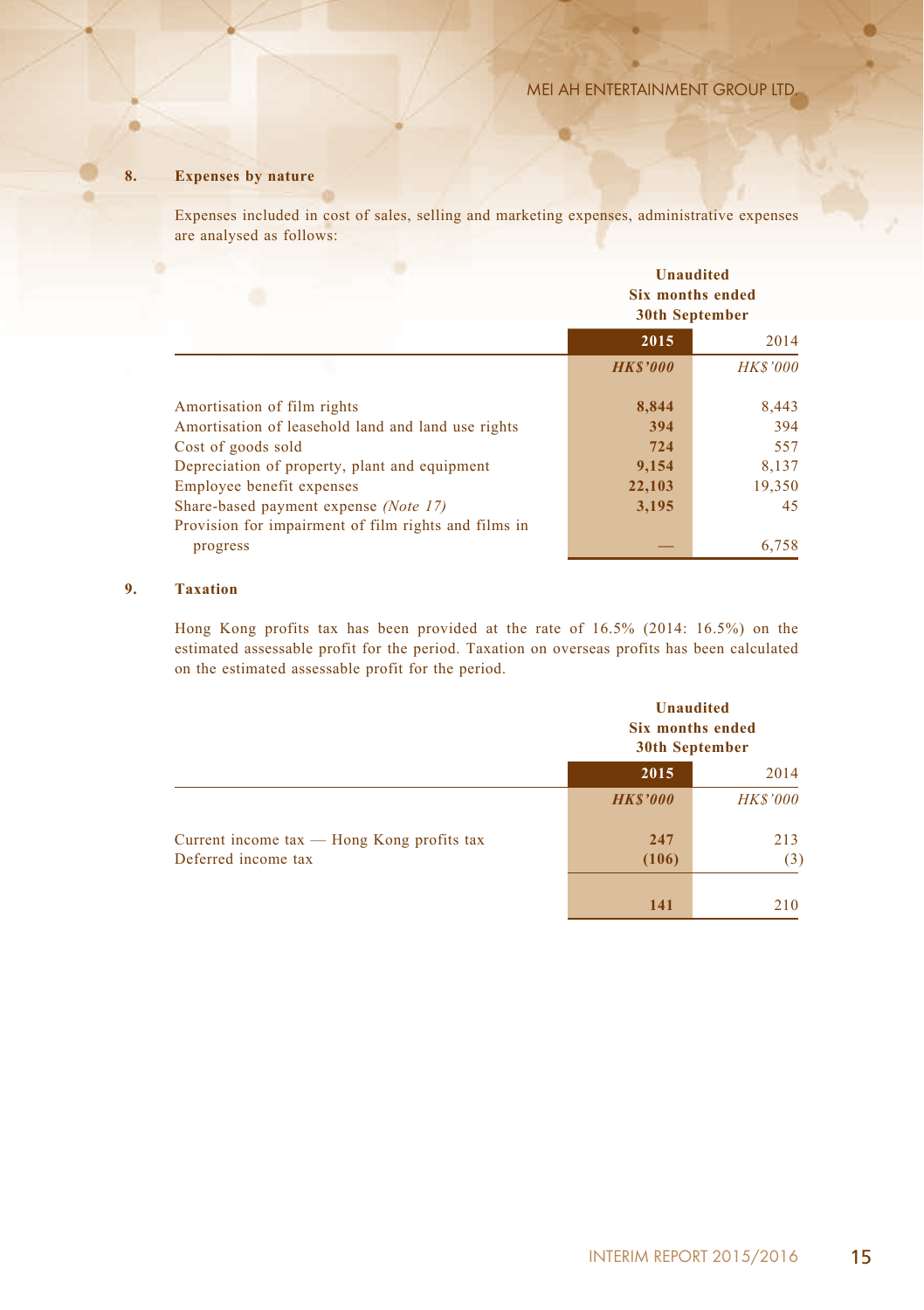#### **10. Loss per share**

ø

#### *(a) Basic*

The calculation of basic loss per share is based on the Group's loss attributable to equity holders of the Company of HK\$9,587,000 (2014: HK\$9,792,000) and on the weighted average of 5,772,758,000 (2014: 5,633,035,000) ordinary shares in issue during the period.

#### *(b) Diluted*

Diluted loss per share is calculated by adjusting the weighted average number of ordinary shares outstanding to assume conversion of all dilutive potential ordinary shares. A calculation is done to determine the number of shares that could have been acquired at fair value (determined as the average market share price of the Company's shares) based on the monetary value of the subscription rights attached to outstanding share options. The number of shares calculated as above is compared with the number of shares that would have been issued assuming exercise of the share options.

|                                                                                                                                                            | Unaudited<br>Six months<br>ended 30th<br><b>September</b><br>2015 |
|------------------------------------------------------------------------------------------------------------------------------------------------------------|-------------------------------------------------------------------|
| Loss attributable to owners of the Company (HK\$'000)<br>Weighted average number of ordinary shares in issue ('000)<br>Adjustment for share options ('000) | (9,587)<br>5,772,758<br>47,164                                    |
| Weighted average number of ordinary shares for diluted earnings<br>per share $(1000)$                                                                      | 5,819,922                                                         |
| Diluted loss per share <i>(HK cents)</i>                                                                                                                   | (0.16)                                                            |

Diluted loss per share for the six months ended 30th September 2014 were the same as the basic loss per share as there was no diluting event during the period.

#### **11. Dividends**

The board does not recommend the payment of an interim dividend for the six months ended 30th September 2015 (2014: Nil).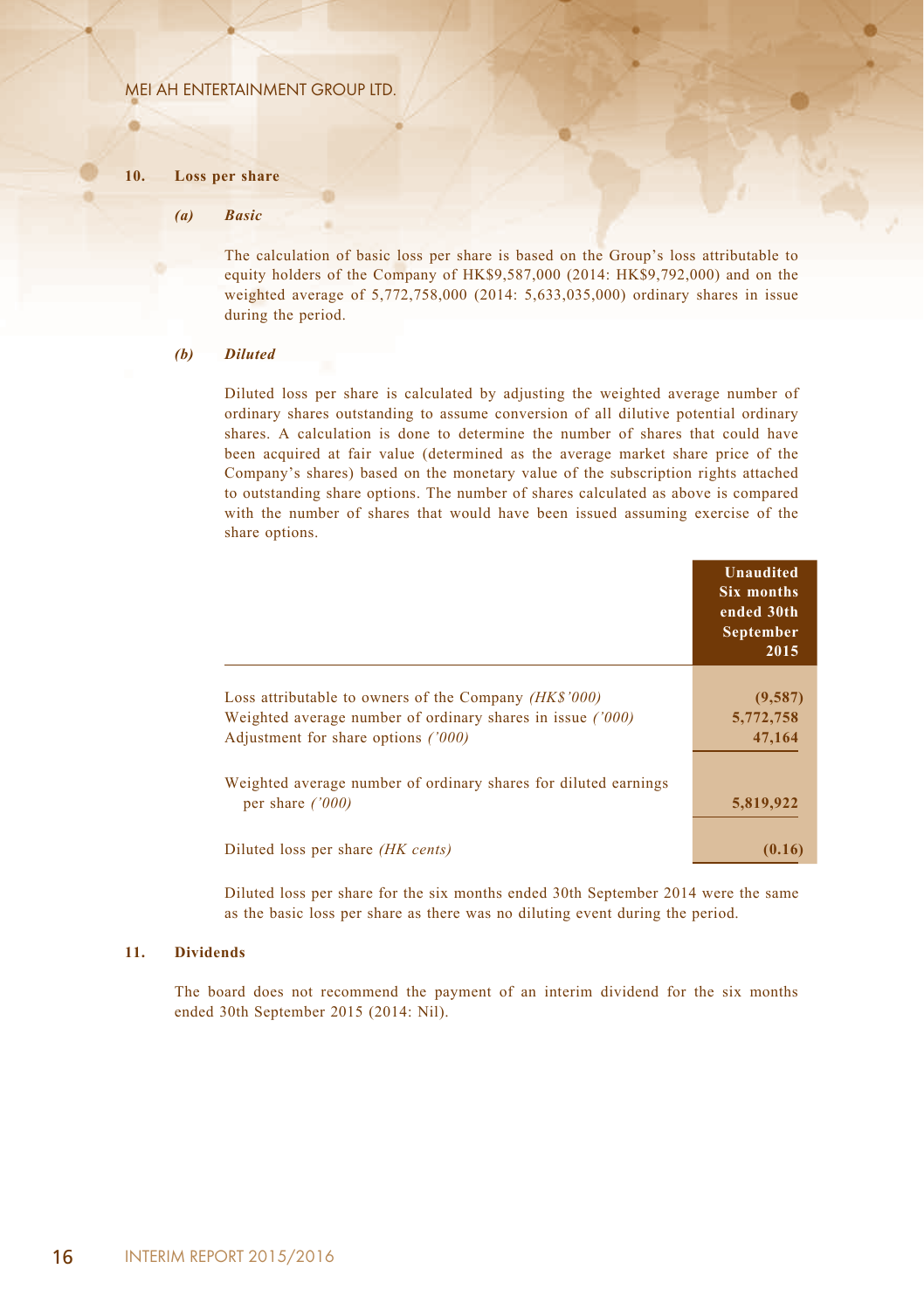×

# **12. Trade and other receivables**

|                                                                    | <b>Unaudited</b><br>30 <sub>th</sub><br><b>September</b><br>2015 | Audited<br>31st<br>March<br>2015 |
|--------------------------------------------------------------------|------------------------------------------------------------------|----------------------------------|
|                                                                    | <b>HKS'000</b>                                                   | <b>HK\$'000</b>                  |
| Trade receivables<br>Less: provision for impairment of receivables | 44,612<br>(33, 137)                                              | 46,323<br>(34,910)               |
| Trade receivables — net                                            | 11,475                                                           | 11,413                           |
| Prepayments, other receivables and deposits                        | 15,392                                                           | 19,367                           |
| Other receivables and deposits — non current<br>Less:              | 26,867                                                           | 30,780                           |
| portion                                                            | (5,775)                                                          | (5,960)                          |
| Current portion                                                    | 21,092                                                           | 24,820                           |

The ageing analysis of trade receivables is as follows:

|                                                       | Unaudited<br>30th<br><b>September</b><br>2015 | Audited<br>31st<br>March<br>2015 |
|-------------------------------------------------------|-----------------------------------------------|----------------------------------|
|                                                       | <b>HKS'000</b>                                | <b>HK\$'000</b>                  |
| Current to 3 months<br>4 to 6 months<br>Over 6 months | 9,043<br>988<br>34,581                        | 8,332<br>3,081<br>34,910         |
|                                                       | 44,612                                        | 46,323                           |

The Group's credit terms to trade receivables generally ranges from 7 to 90 days.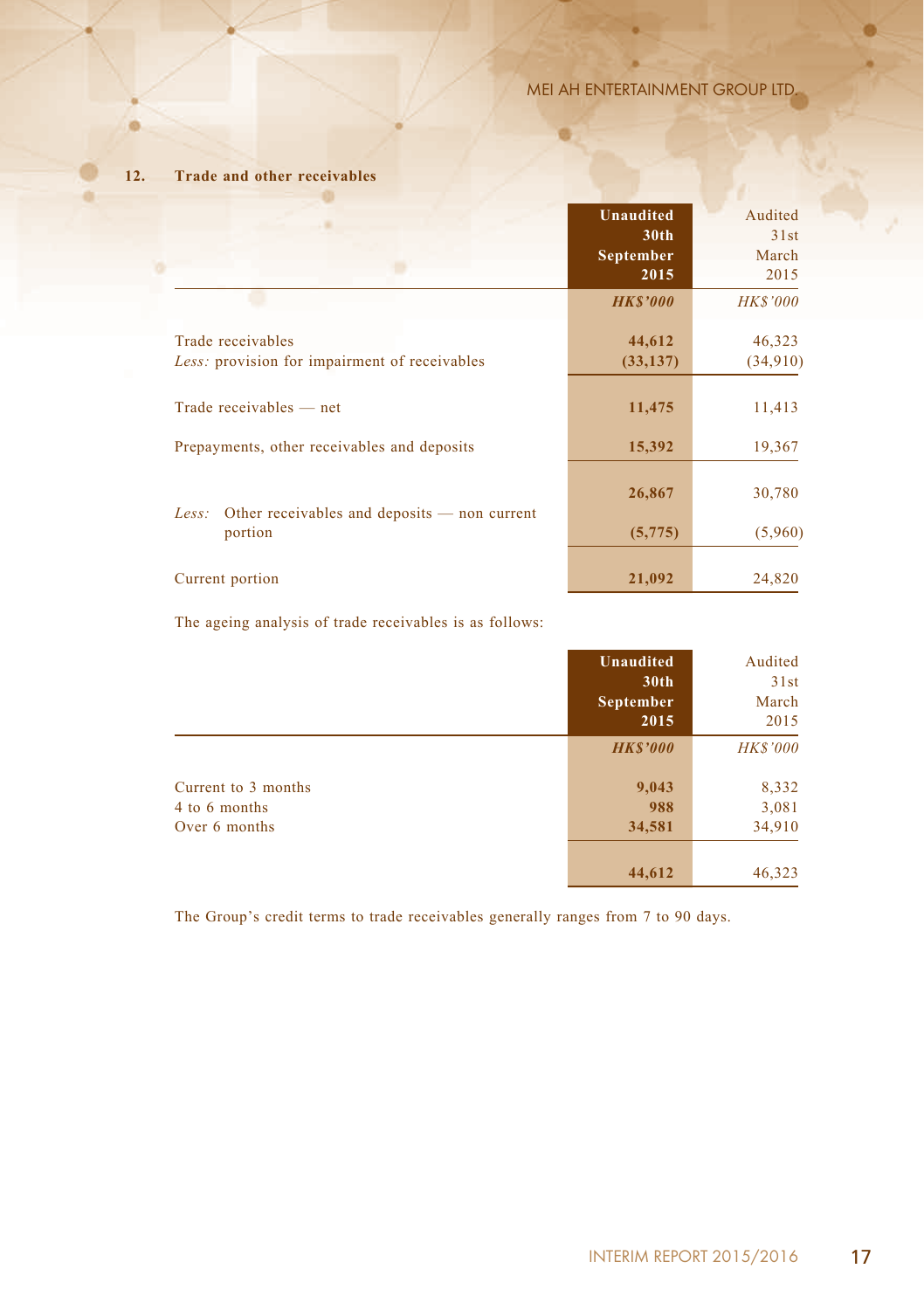# **13. Trade and other payables**

ö

|                                               | <b>Unaudited</b><br>30 <sub>th</sub><br><b>September</b><br>2015 | Audited<br>31st<br>March<br>2015 |
|-----------------------------------------------|------------------------------------------------------------------|----------------------------------|
|                                               | <b>HK\$'000</b>                                                  | <b>HK\$'000</b>                  |
| Trade payables<br>Other payables and accruals | 3,804<br>93,412                                                  | 5,204<br>59,198                  |
|                                               | 97,216                                                           | 64,402                           |

a.

m

The ageing analysis of trade payables is as follows:

|                     | <b>Unaudited</b> | Audited         |
|---------------------|------------------|-----------------|
|                     | 30 <sub>th</sub> | 31st            |
|                     | <b>September</b> | March           |
|                     | 2015             | 2015            |
|                     | <b>HKS'000</b>   | <b>HK\$'000</b> |
| Current to 3 months | 2,131            | 3,367           |
| 4 to 6 months       | 211              | 142             |
| Over 6 months       | 1,462            | 1,695           |
|                     | 3,804            | 5,204           |

# **14. Borrowings**

|                                                                               | <b>Unaudited</b><br>30 <sub>th</sub><br><b>September</b><br>2015 | Audited<br>31st<br>March<br>2015 |
|-------------------------------------------------------------------------------|------------------------------------------------------------------|----------------------------------|
|                                                                               | <b>HKS'000</b>                                                   | <b>HK\$'000</b>                  |
| Bank overdrafts — secured<br>Secured bank loans — current portion             | 863<br>1,279                                                     | 17,337<br>25,136                 |
| Bank borrowings — current portion<br>Secured bank loans — non-current portion | 2,142<br>9,108                                                   | 42,473<br>10,314                 |
| Total borrowings                                                              | 11,250                                                           | 52,787                           |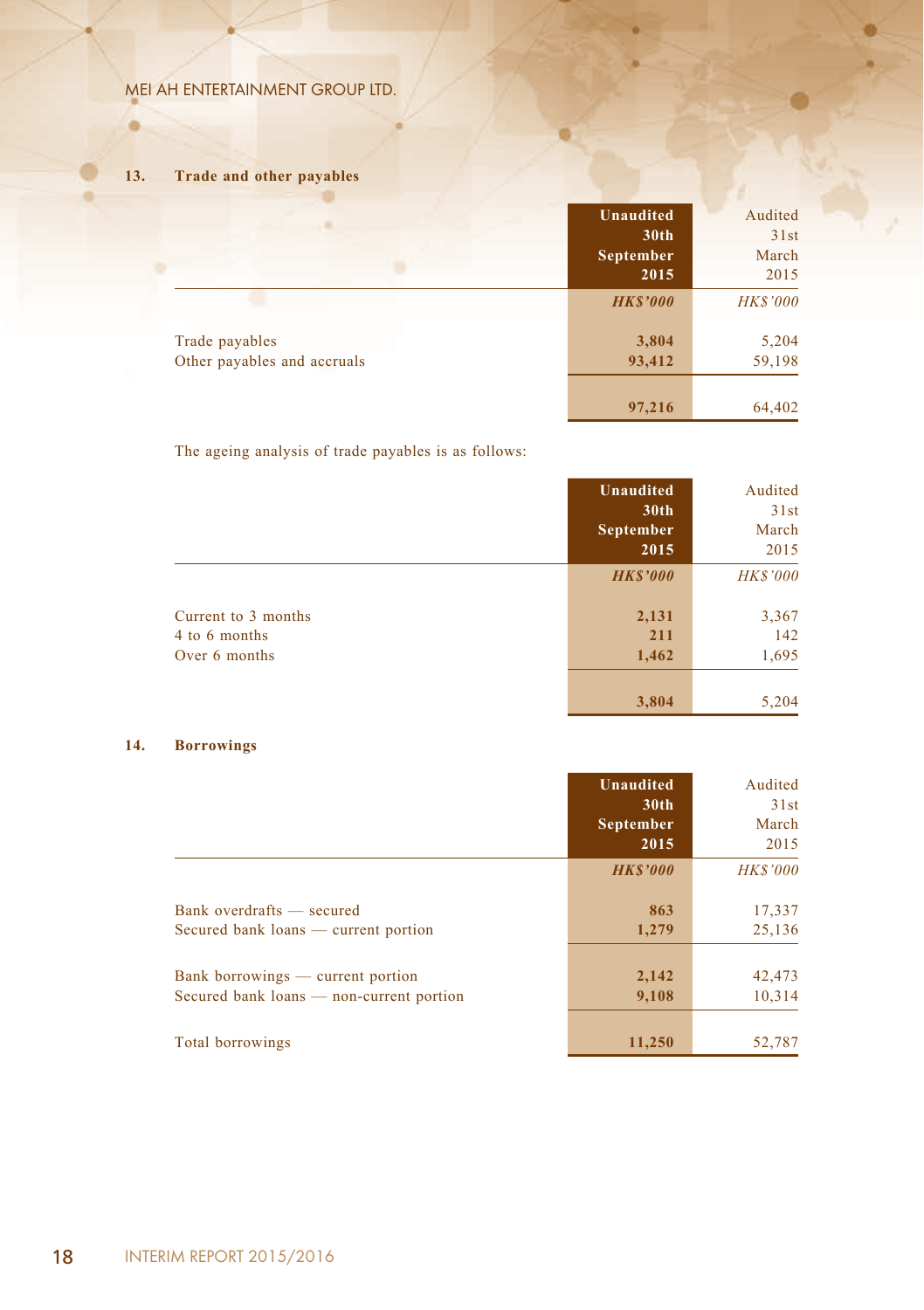×

|                                                                                     | <b>Unaudited</b><br>30 <sub>th</sub><br>September<br>2015 | Audited<br>31st<br>March<br>2015  |
|-------------------------------------------------------------------------------------|-----------------------------------------------------------|-----------------------------------|
|                                                                                     | <b>HKS'000</b>                                            | <b>HK\$'000</b>                   |
| Within 1 year<br>Between 1 to 2 years<br>Between 2 to 5 years<br>Later than 5 years | 2,142<br>1,304<br>4,079<br>3,725                          | 42,473<br>1,367<br>2,816<br>6,131 |
|                                                                                     | 11,250                                                    | 52,787                            |

×

# (a) The borrowings are repayable in the following periods:

# **15. Obligations under finance leases**

Obligations under finance lease are repayable in the following periods:

|                                                                             | <b>Unaudited</b><br>30 <sub>th</sub><br>September<br>2015 | Audited<br>31st<br>March<br>2015 |
|-----------------------------------------------------------------------------|-----------------------------------------------------------|----------------------------------|
|                                                                             | <b>HKS'000</b>                                            | <b>HK\$'000</b>                  |
| Gross finance lease liabilities — minimum lease<br>payments                 |                                                           |                                  |
| Within 1 year                                                               | 180                                                       | 180                              |
| Later than 1 year and no later than 5 years                                 | 166                                                       | 256                              |
|                                                                             |                                                           |                                  |
|                                                                             | 346                                                       | 436                              |
| Future finance charges on finance leases                                    | (11)                                                      | (17)                             |
|                                                                             | 335                                                       | 419                              |
| The present value of finance lease liabilities are<br>repayable as follows: |                                                           |                                  |
| Within 1 year                                                               | 172                                                       | 169                              |
| Later than 1 year and no later than 5 years                                 | 163                                                       | 250                              |
|                                                                             | 335                                                       | 419                              |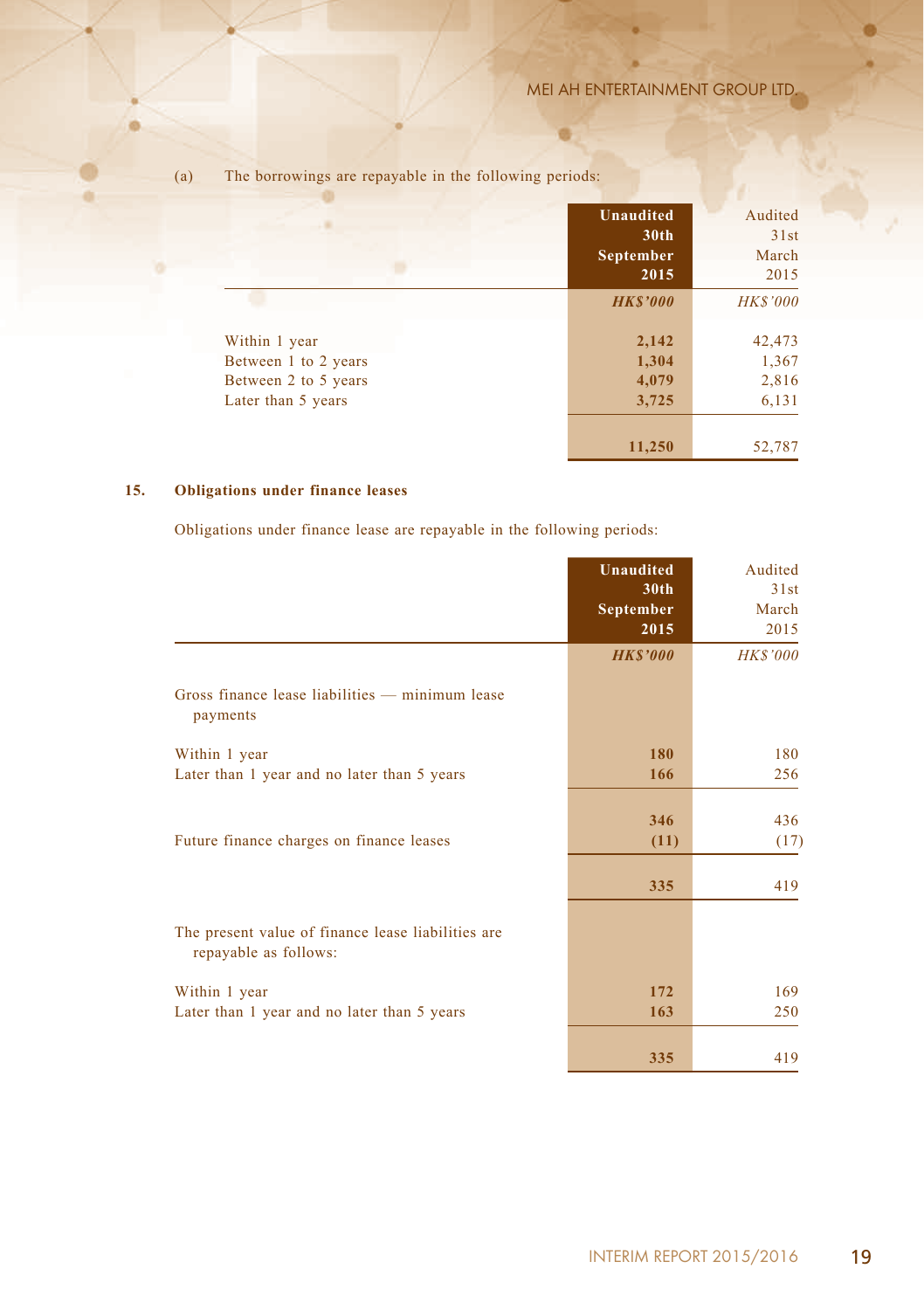### **16. Share capital**

ø

|                                                                  | <b>Number of ordinary shares</b> |                 | <b>Ordinary shares</b>               |                 |
|------------------------------------------------------------------|----------------------------------|-----------------|--------------------------------------|-----------------|
|                                                                  | <b>Unaudited</b><br>30th         | Audited<br>31st | <b>Unaudited</b><br>30 <sub>th</sub> | Audited<br>31st |
|                                                                  | September<br>2015                | March<br>2015   | September<br>2015                    | March<br>2015   |
|                                                                  | $\boldsymbol{v}$                 | '000'           | <b>HKS'000</b>                       | <b>HK\$'000</b> |
| Authorised                                                       | 15,000,000                       | 15,000,000      | 300,000                              | 300,000         |
| Issued and fully paid<br>At the beginning of the                 |                                  |                 |                                      |                 |
| period<br>Issue of shares pursuant                               | 5,633,035                        |                 | 112,661                              |                 |
| to a top up placing<br>(Note $(a)$ )<br>Issue of shares pursuant | 280,000                          |                 | 5,600                                |                 |
| to exercise of share<br>options                                  | 10,164                           |                 | 203                                  |                 |
| At the end of the period                                         | 5,923,199                        | 5,633,035       | 118,464                              | 112,661         |

*Note (a)* Pursuant to a top up placing completed on 27th July 2015, 280,000,000 shares of the Company were alloted at a price of HK\$1 per share. Details of the top up placing were set out in the Company's announcements dated 13th July 2015, 16th July 2015 and 27th July 2015.

### **17. Share-based payments**

The Company approved and adopted a share option scheme (the "Scheme") in the annual general meeting held on 1st September 2014. Under the Scheme, 72,800,000 options were granted on 29 September 2014 at the exercise price of HK\$0.7 per share. Of the options granted, 30% vested on 29th March 2015, 30% vested will be on 29th September 2015 and the remaining 40% will be vested on 29th March 2016. Each share option gives the holder the right to subscribe for one ordinary share of the Company.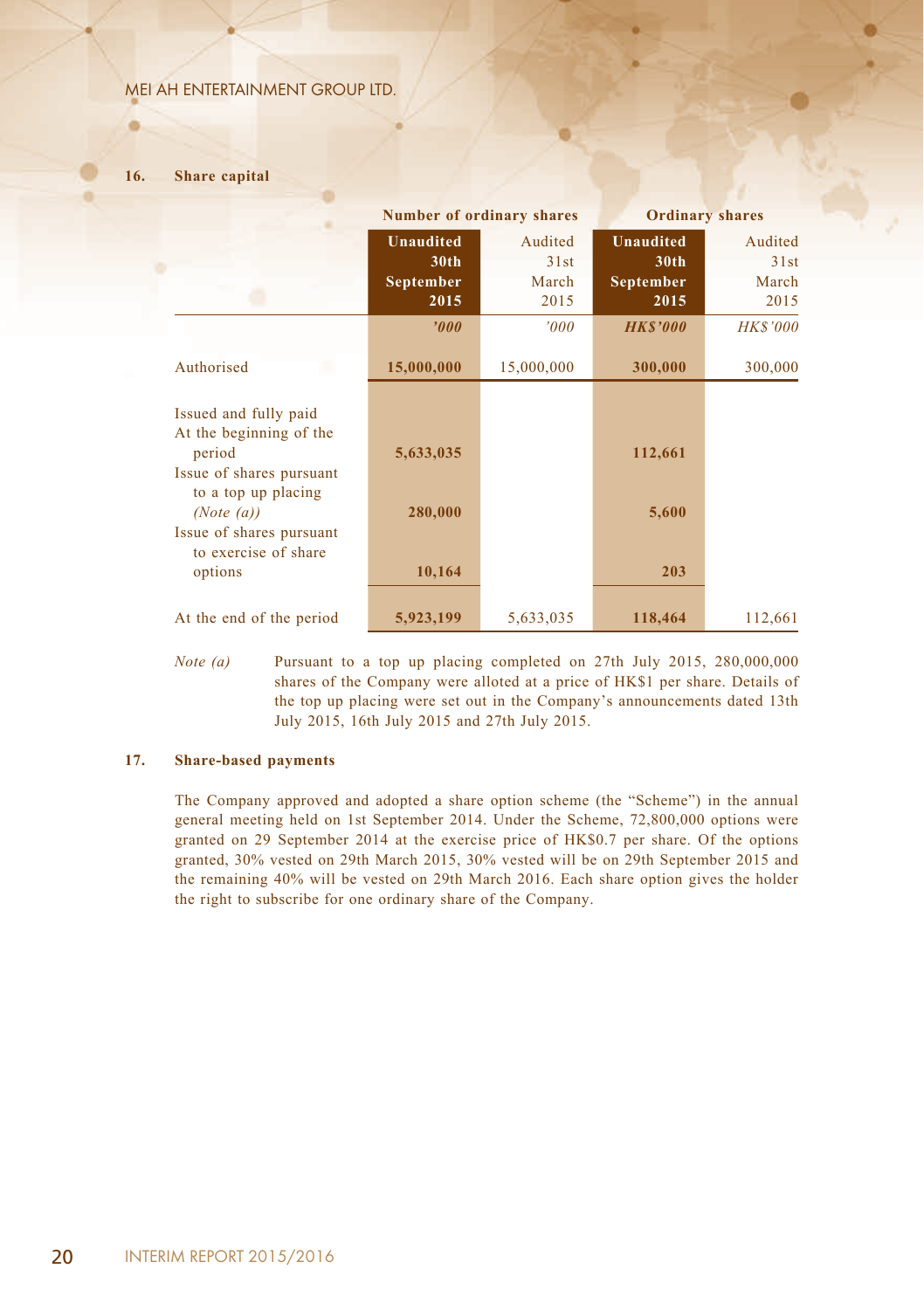Movements in the number of share options outstanding are as follows:

|                                       | <b>Unaudited</b><br>Six months ended<br><b>30th September</b> |                         |
|---------------------------------------|---------------------------------------------------------------|-------------------------|
|                                       | 2015                                                          | 2014                    |
|                                       | No. of share<br>options                                       | No. of share<br>options |
| At beginning of the period<br>Granted | 71,220,000                                                    | 72,800,000              |
| Lapsed                                | (1,822,000)                                                   |                         |
| Exercised                             | (10, 164, 000)                                                |                         |
| At end of the period                  | 59,234,000                                                    | 72,800,000              |

Share options outstanding at the end of the period will be expired on 28th September 2017.

The fair value of options granted during the year determined using the Binomial Option Pricing Model was HK\$0.21 per option. The significant inputs into the model were share price of HK\$0.61 at the grant date, exercise price of HK\$0.70, volatility of 61.64%, dividend yield of 0.00%, an expected option life of three years, and a risk-free interest rate of 0.94%.

During the period, expenses for share options amounting to HK\$3,195,000 (2014: HK\$45,000) was recognised in the consolidated income statement.

#### **18. Contingent liabilities**

At 30th September 2015, the Company had contingent liabilities of guarantees given to banks in respect of banking facilities granted to subsidiaries to the extent of HK\$45,000,000 (31st March 2015: HK\$45,000,000), of which none (31st March 2015: HK\$29,943,000) was utilised.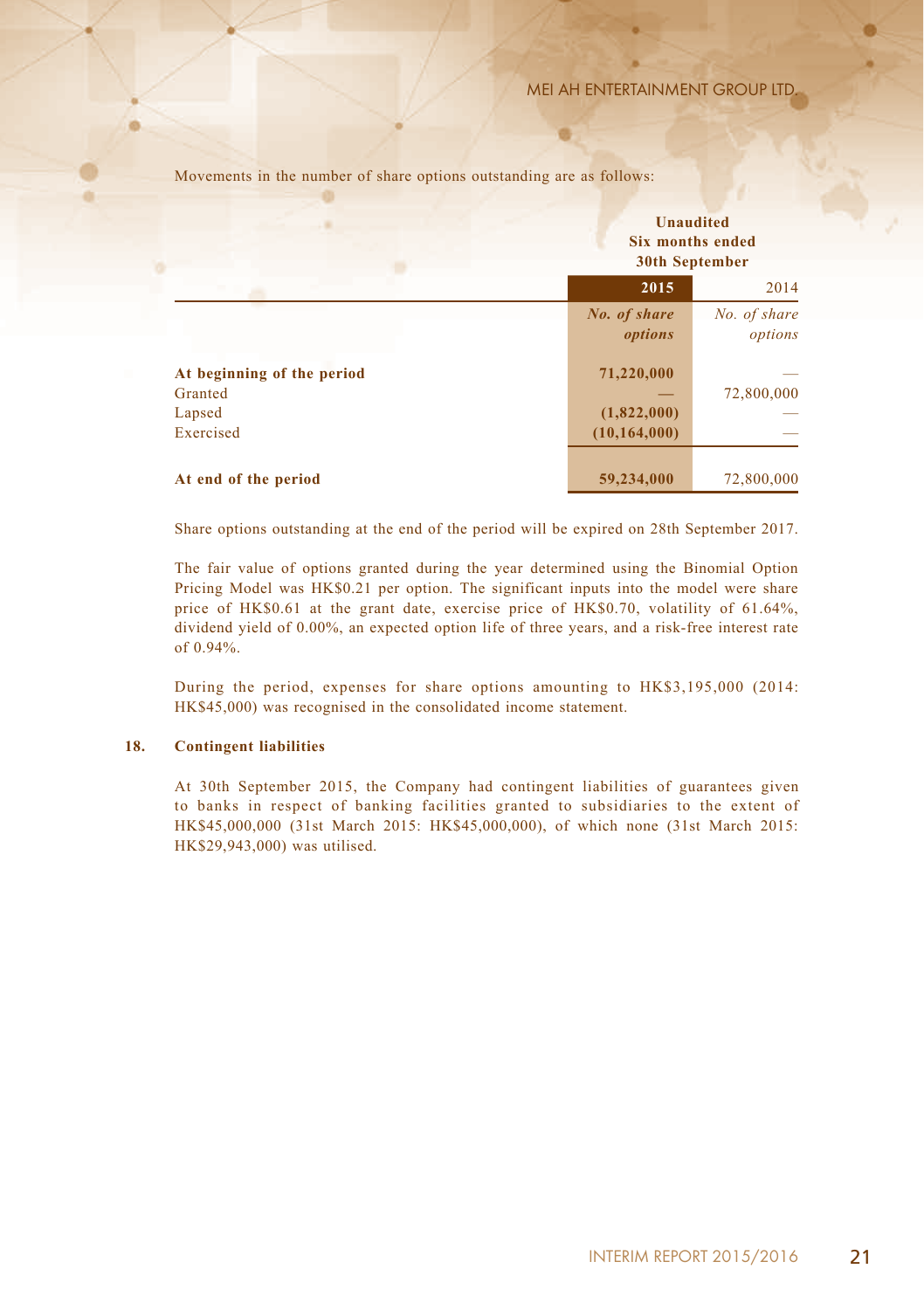### **19. Capital commitments**

ø

As at 30th September 2015, the Group had contracted commitments but not provided for in the financial information as follows:

|                                                                         | Unaudited<br>30 <sub>th</sub><br><b>September</b><br>2015 | Audited<br>31st<br>March<br>2015 |
|-------------------------------------------------------------------------|-----------------------------------------------------------|----------------------------------|
|                                                                         | <b>HKS'000</b>                                            | <b>HK\$'000</b>                  |
| Film rights, films in progress and film royalty deposits<br>Investments | 64,197<br>60,435                                          | 66,405<br>62,320                 |
|                                                                         | 124,632                                                   | 128,725                          |

#### **20. Operating lease commitments**

#### *(a) Operating lease commitments — Group company as lessee*

The Group leases certain of its premises under theatre operations under noncancellable operating lease agreements. The lease terms are between 1 to 20 years, and the majority of lease agreements are renewable at the end of the lease period at market rate. The future aggregate minimum lease payments under non-cancellable operating leases are as follows:

|                                                              | Unaudited<br>30 <sub>th</sub><br>September<br>2015 | Audited<br>31st<br>March<br>2015 |
|--------------------------------------------------------------|----------------------------------------------------|----------------------------------|
|                                                              | <b>HKS'000</b>                                     | <b>HK\$'000</b>                  |
| Within 1 year<br>Later than 1 year and no later than 5 years | 5,743<br>25,945                                    | 5,816<br>26,254                  |
| Later than 5 years                                           | 71,999                                             | 77,034                           |
|                                                              | 103,687                                            | 109,104                          |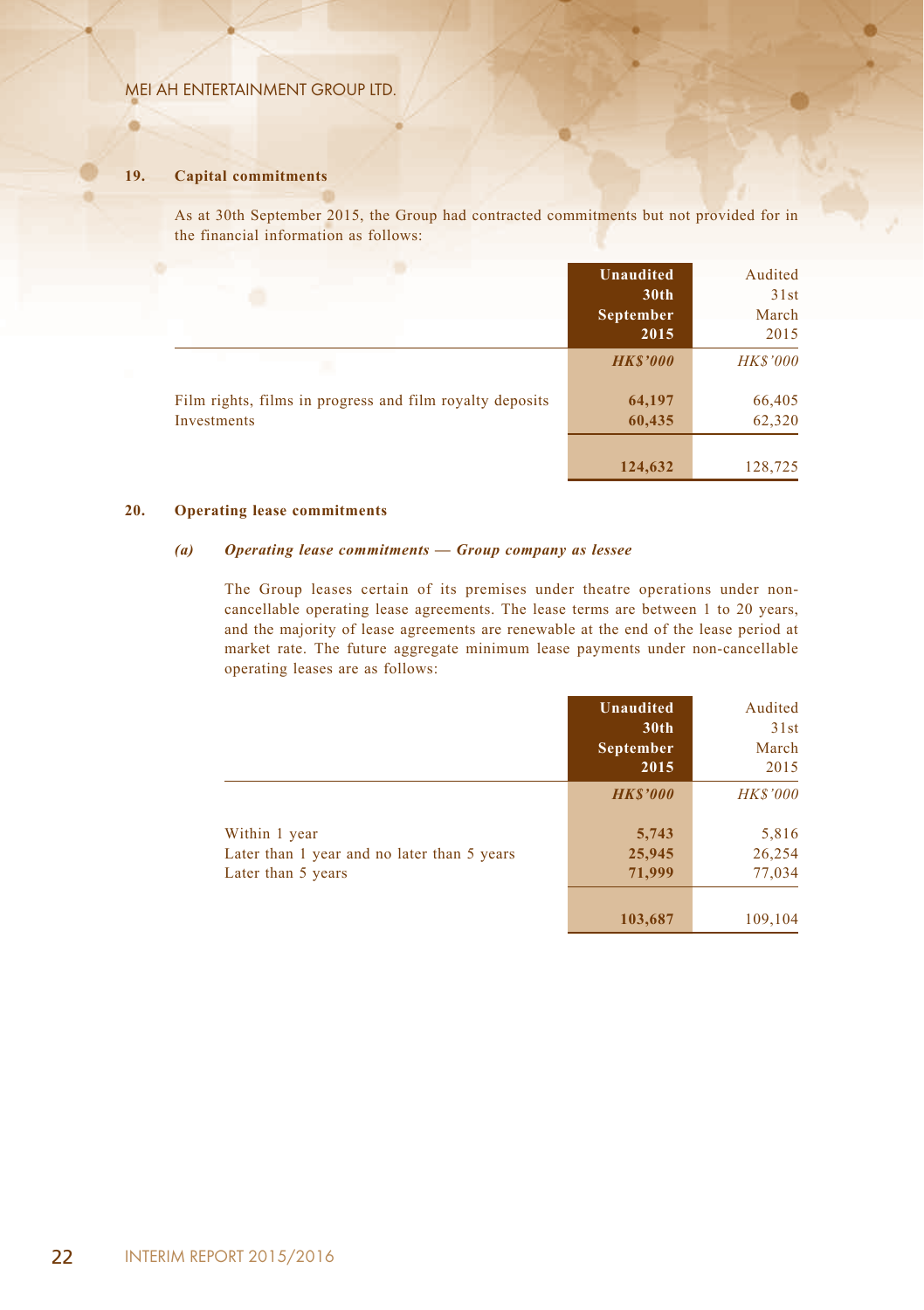# *(b) Operating lease commitments — Group company as lessor*

The Group leases its investment properties to certain customers under noncancellable operating leases. The lease terms are between 2 to 4 years. The future aggregate minimum lease payments under non-cancellable operating leases are as follows:

|                                                              | <b>Unaudited</b><br>30 <sub>th</sub><br>September<br>2015 | Audited<br>31st<br>March<br>2015 |
|--------------------------------------------------------------|-----------------------------------------------------------|----------------------------------|
|                                                              | <b>HKS'000</b>                                            | <b>HK\$'000</b>                  |
| Within 1 year<br>Later than 1 year and no later than 5 years | 6,136<br>2,977                                            | 5,321<br>5,397                   |
|                                                              | 9,113                                                     | 10,718                           |

# **21. Related party transactions**

Save as disclosed elsewhere in the condensed consolidated interim financial information, significant related party transactions, which were carried out in the ordinary course of the Group's business, are as follows:

|                                                     | <b>Unaudited</b><br>Six months ended<br><b>30th September</b> |                 |
|-----------------------------------------------------|---------------------------------------------------------------|-----------------|
|                                                     | 2015                                                          | 2014            |
|                                                     | <b>HKS'000</b>                                                | <b>HK\$'000</b> |
| Post-production and origination services payable to |                                                               |                 |
| an associated company                               | 3,875                                                         | 2,882           |
| Playout services payable to an associated company   | 1,963                                                         | 2,004           |
| Rental income receivable from an associated company | 367                                                           | 367             |
| Management fee income receivable from an associated |                                                               |                 |
| company                                             | 122                                                           | 122             |
| Other administrative costs payable to an associated |                                                               |                 |
| company                                             | 65                                                            | 65              |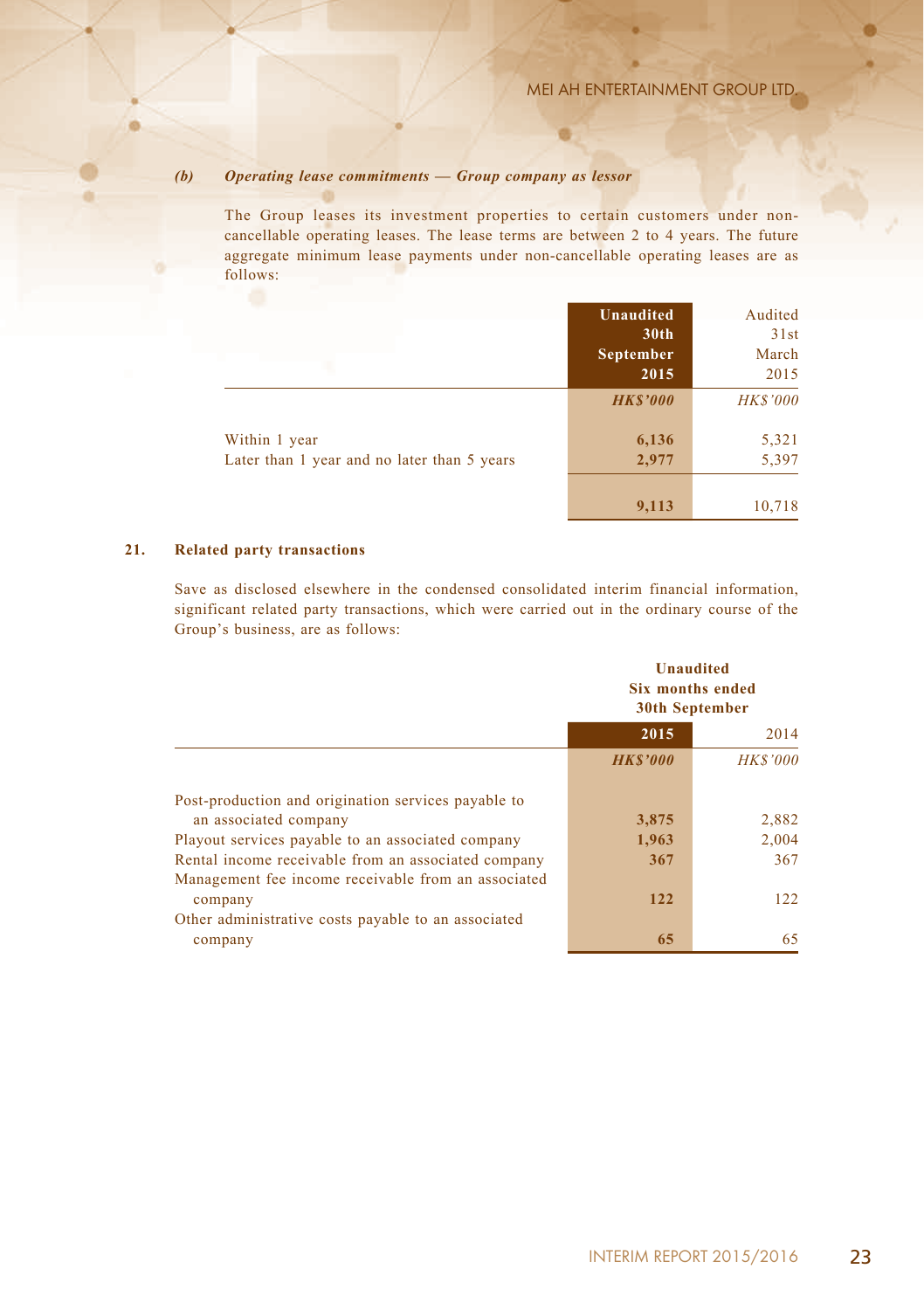# **Interim Dividend**

The board does not recommend the payment of an interim dividend for the six months ended 30th September 2015 (2014: Nil).

# **Business Review and Management Discussion and Analysis**

During the six months ended 30th September 2015, the Group reported an unaudited consolidated turnover of HK\$55,153,000 (2014: HK\$58,995,000) and a loss attributable to equity holders of the Company of HK\$9,587,000 (2014: HK\$9,792,000).

The contribution of revenues from the Group's television segment increased to approximately HK\$29.3 million (2014: HK\$26.6 million). As at 30th September 2015, the Group provided channels through various operators, including Red Channel through the platform of HBO in certain Asian territories, HD movie channel through Chunghwa Telecom MOD platform in Taiwan, a movie channel and a variety channel through UTV multimedia platform of China Mobile Hong Kong, a movie channel through TVB pay vision in Hong Kong and a movie channel through TVB pay TV platform in Australia.

In November 2009, the Group entered into an agreement with HBO Asia to launch and distribute the "RED Channel" in different Asian countries and territories by stages. In this cooperation, the Group is responsible for providing contents of movies and drama series through our content library, own production and acquisition to the channel. This cooperation has helped the Group distribute its content to Asia and then the global market. It has also helped the Group establish its brand name in the TV and content provider businesses. Through the cooperation, the Group receives revenues attributable to various Asian countries and territories including Malaysia, Indonesia, Thailand, Philippines, Vietnam, Myanmar, Cambodia and Laos. We look forward to distributing the channel in other Asian countries and territories. In addition to subscription revenue, the channel is expected to start generating advertising revenue after it becomes popular in Asia in the future. The Group is exploring further cooperation opportunities with HBO Asia in content creation and distribution.

The other channels have also provided steadily increasing contributions to the Group. Looking forward, the Group will continue to explore opportunities to develop channels with other operators and other media platforms.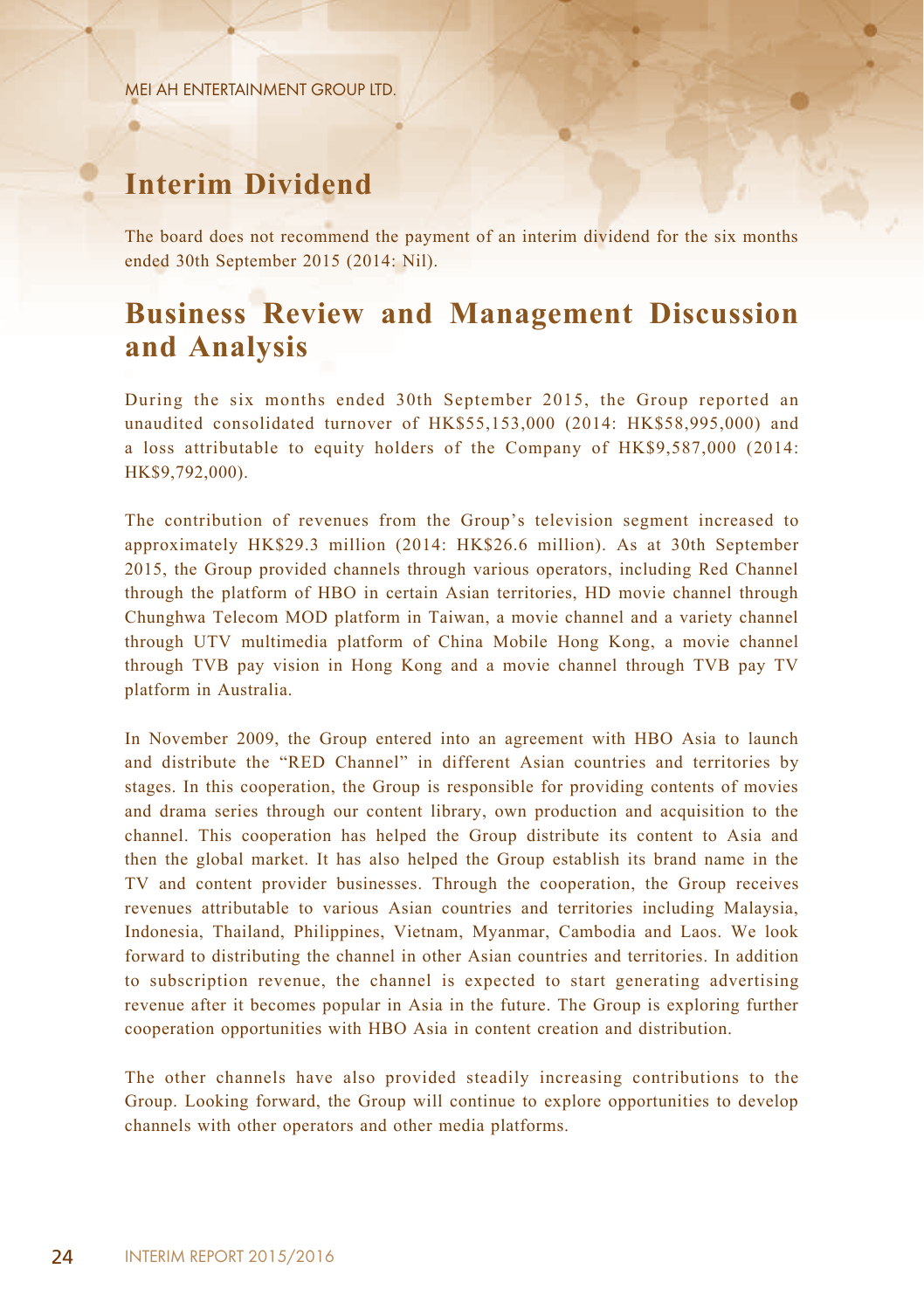The contribution of revenues from the Group's film exhibition and film rights licensing and sublicensing segment was decreased from HK\$19.3 million to HK\$6.9 million, which was mainly attributable to lesser number of new titles released during the period.

Besides self producing and investing, the Group also makes use of its wide distribution network developed for years for its business of film distribution agency. Equipped by the Group's film library and through the Group's experience and network in program sourcing, the Group is confident that it will continue to provide high quality and customized programs to its audiences.

Following the development of its economic environment, China's film exhibition industry has grown rapidly in the recent years. The China theatrical box office income has grown continuously from approximately RMB4.3 billion in 2008 to approximately RMB29.6 billion in 2014. Taking into account of the increasing demand in China, the Group continues to strengthen its film library through acquisition, own production and co-production. A number of new titles are in the progress of production and they are expected to be released in the forthcoming year. In addition, the Group has started to penetrate into the China theatrical market and established its first theatre in Tianjin in 2011. The Group's another theatre in Jiading, Shanghai also commenced operations in 2013. The Group's theatres are all digital with most of them are 3-D equipped.

The theatre in Tianjin has 7 screens consisting approximately 1,200 seats, during the period, this theatre contributed approximately revenues of approximately HK\$8.5 million (2014: HK\$5.9 million) to the Group. The one located in Jiading, Shanghai has 10 screens with approximately 1,600 seats and contributed revenues of approximately HK\$9.3 million (2014: HK\$5.1 million) during the period. Although the Group's theatre operation is still in its investment stage, the Group is confident of its prospects taking into account the continuous growth of China film exhibition industry.

The revenue attributable to sale and distribution of films and programs in audio and visual product format dropped to the level of approximately HK\$0.2 million (2014: HK\$0.5 million). Following the shrinkage of video industry and rapid development of technology, the distribution of films and programs is no longer limited to video discs but in digital formats available over the Internet. The Group is diversifying its distribution network to online downloading and streaming in order to adapt to the expected future consumer behavior.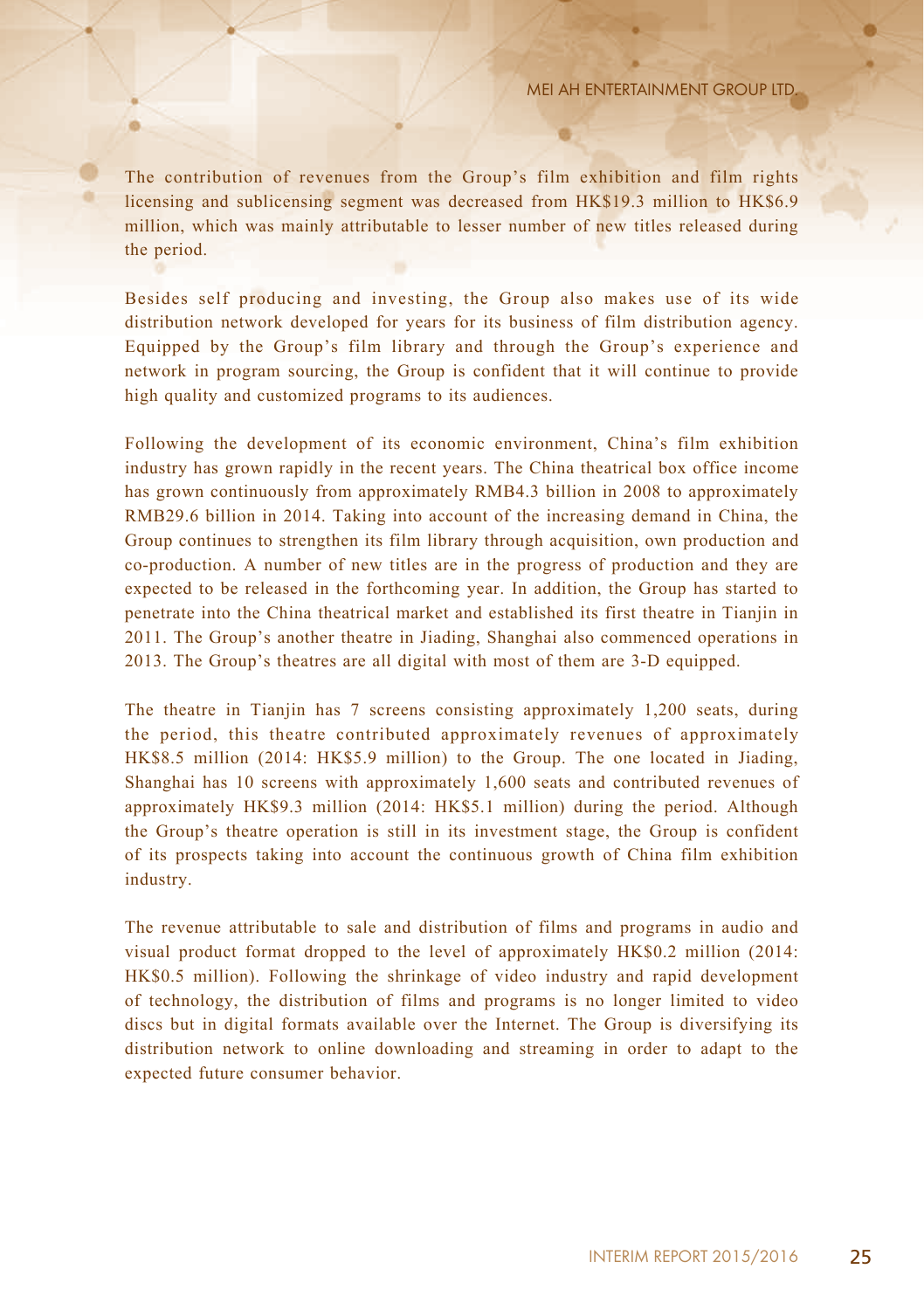The Group has launched its video website www.116.tv and its video apps "116", which include contents of films, drama and entertainment news, and also invested in a game development company in order to enrich the website content. Taking into account that the operation is still in investment stage, the segment attributed loss of approximately HK\$4.8 million (2014: HK\$4.3 million) for the period. Despite this, the Group considers the new media investment will ignite a revolution to the video distribution industry and fit the expected market demand.

The Group's artiste management business contributed approximately HK\$0.9 million (2014: HK\$1.3 million) revenues to the Group during the period. The Group will continue to seek other potential artistes and performers in order to build up a talent pool from which all future productions will be benefited.

The Group's channel management operations are conducted through its associated company, namely Hongkongmovie.com Company Limited and its subsidiaries ("HKM"). Other than providing services to the Group, HKM also provides playout, post-production, HD-film restoration and channel management services to a number of other media operators.

HKM has started to provide its services under the developed M-OTT platform which enables audiences to watch content through TV, PC, smart phone, tablet, smart TV and set-top box. HKM is also co-operating with other institutions to develop more advanced technology in multimedia area, e.g. content distribution network, which is ready to contribute favorable returns to HKM and the Group.

During the period, following the changes in the investment market conditions, the Group's financial assets at fair value through profit and loss recorded a fair value loss of approximately HK\$8.8 million (2014: gain of approximately HK\$2 million). The investment properties portfolio of the Group contributed a surplus on revaluation of approximately HK\$3.0 million (2014: HK\$0.7 million). During the period, the Group also disposed certain available-for-sale financial assets and recorded a gain of approximately HK\$10.4 million (2014: Nil).

In September 2014, the Company granted 72.8 million share options to qualified participants at an exercise price of HK\$0.7 per share. A share-based payment expense of approximately HK\$3.2 million (2014: approximately HK\$45,000) was charged to the profit and loss during the period.

In July 2015, the Company completed a top-up placing of 280,000,000 new shares and raised net receipt of approximately HK\$277 million for the Group's future business development and general working capital. Following the placing, liquidity of the Group was enhanced and the equity base of the Company was further broadened and strengthened and the Group believes that it will continue to be benefited from that and its increasing exposure to the global entertainment industry.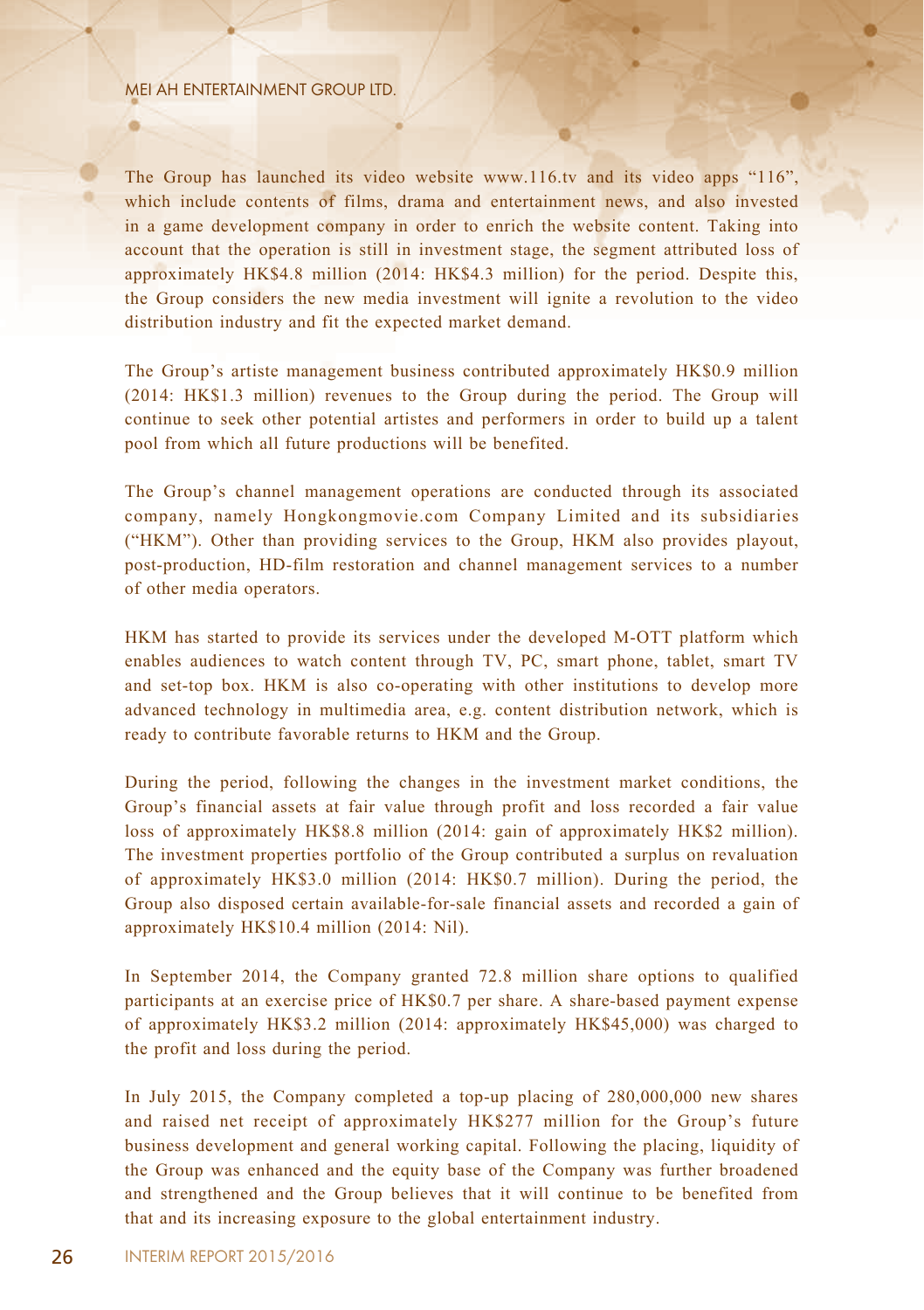On 13th April 2011, the Company received a statement of claim, which was revised on 12th October 2012 and 4th April 2014, with no specified amount from a third party in respect of a legal litigation against alleged fraudulent conduct relating to the management of an associated company which is under liquidation.

The directors of the Company, after taking advice from the legal advisors which have considered the information so far available, consider such claim is rather flimsy, and the Company has a good chance to defend its position. In this regard, the directors of the Company do not anticipate any material liabilities would arise from this litigation and there would be no material impact to the financial position nor consolidated financial statements of the Company and of the Group for the period ended 30th September 2015.

Looking forward, the Group will explore other potential new business opportunities to generate greatest returns for its shareholders and reward their long-term support.

### **Liquidity and financial resources**

At 30th September 2015, the Group has available banking facilities of approximately HK\$74 million, of which approximately HK\$11 million were utilised. Certain of the Group's deposits, financial assets and properties with aggregate net book values of HK\$114 million were pledged to banks to secure banking facilities. The Group's gearing ratio of 1.4% as at 30th September 2015 was based on the total of bank loans and overdrafts of HK\$11,250,000 (of which HK\$2,142,000, HK\$1,304,000, HK\$4,079,000 and HK\$3,725,000 are repayable within one year, in the second year, in the third to fifth year and after the fifth year respectively) and obligations under finance leases of HK\$335,000 (of which HK\$172,000 and HK\$163,000 are repayable within one year and in the second to fifth respectively and the shareholders' funds of approximately HK\$813,420,000. The Group's borrowings and bank balances are primarily denominated in Hong Kong dollar and Renminbi and has no significant exposure to foreign currency fluctuations.

Details of the Group's contingent liabilities and commitments have been set out in notes 18 to 20 to the condensed consolidated financial information. The commitments will be financed by the Group's internal resources and banking facilities.

### **Employees**

At 30th September 2015, the Group employed 179 staff. Remuneration is reviewed periodically based on individual staff's performance. In addition to the basic salaries, staff benefits include discretionary bonus, medical insurance scheme and contributory provident fund. The Group also has a share option scheme whereby qualified employees may be granted options to acquire shares of the Company.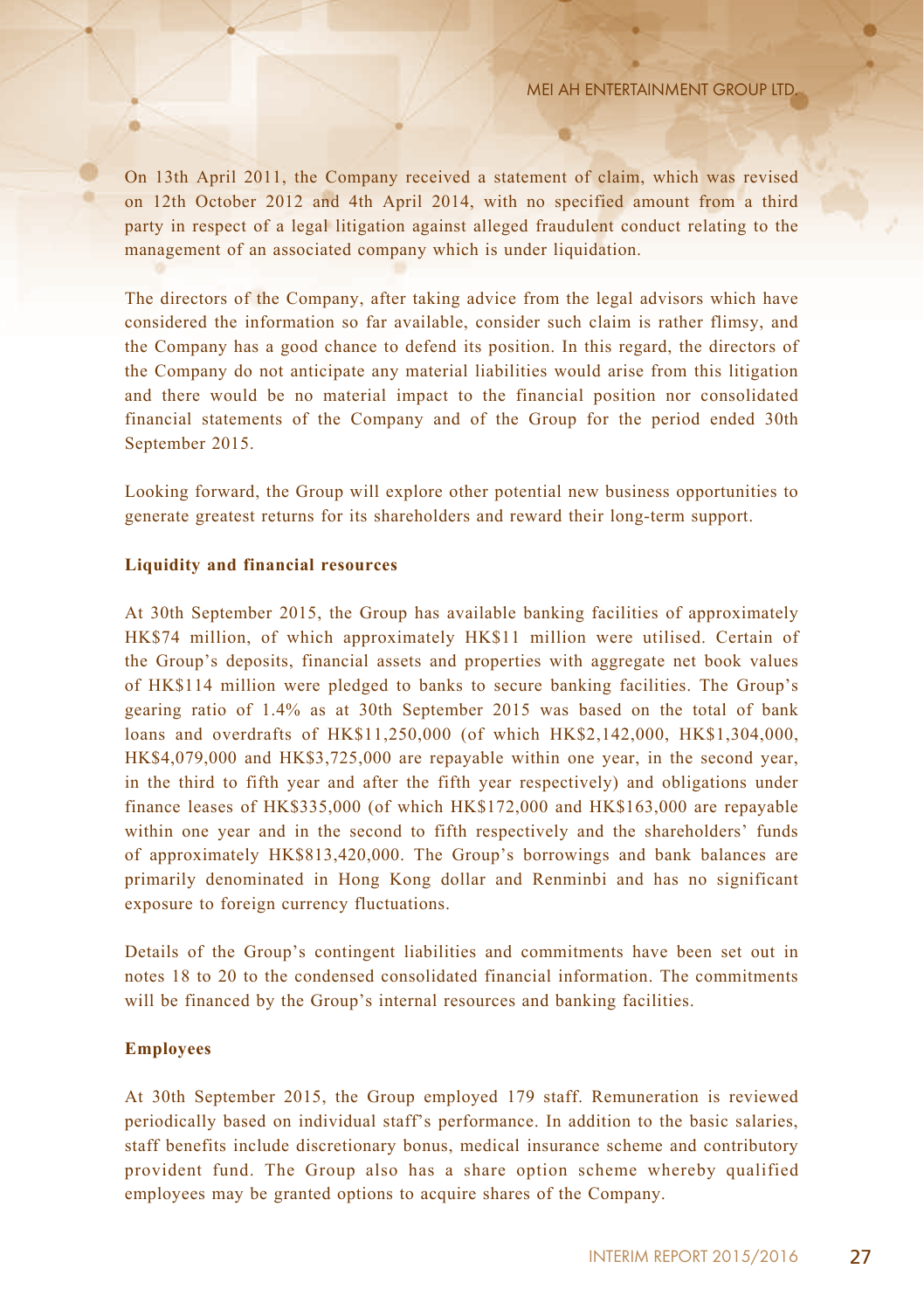a

# **Share option scheme**

Details of the share option scheme (the "Scheme") approved by the shareholders of the Company at the annual general meeting on 1st September 2014 were disclosed in the Company's circular dated 31st July 2014 and the annual report for the year ended 31st March 2015.

Movements of the share options granted under the Scheme during the period are as follows:

|                                | <b>Number of options</b>                            |                                        |                                          |                                       |                                            |
|--------------------------------|-----------------------------------------------------|----------------------------------------|------------------------------------------|---------------------------------------|--------------------------------------------|
|                                | Outstanding<br>at the<br>beginning<br>of the period | <b>Granted</b><br>during<br>the period | <b>Exercised</b><br>during<br>the period | <b>Lapsed</b><br>during<br>the period | Outstanding<br>at the end<br>of the period |
| <b>Directors</b>               |                                                     |                                        |                                          |                                       |                                            |
| Mr. Li Kuo Hsing               | 6,500,000                                           |                                        |                                          |                                       | 6,500,000                                  |
| Mr. Tong Hing Chi              | 6,500,000                                           |                                        |                                          |                                       | 6,500,000                                  |
| Mr. Li Tang Yuk                | 6,500,000                                           |                                        | (1,940,000)                              |                                       | 4,560,000                                  |
| Dr. Dong Ming                  | 6,500,000                                           |                                        |                                          |                                       | 6,500,000                                  |
| Mr. Hugo Shong                 | 1,500,000                                           |                                        |                                          |                                       | 1,500,000                                  |
| Mr. Alan Cole-Ford             | 1,500,000                                           |                                        |                                          |                                       | 1,500,000                                  |
| Dr. Lee G. Lam                 | 1,500,000                                           |                                        |                                          |                                       | 1,500,000                                  |
| Mr. Cheung Ming<br>Man         | 1,500,000                                           |                                        | (400,000)                                |                                       | 1,100,000                                  |
| Mr. Guo Yan Jun                | 1,500,000                                           |                                        |                                          |                                       | 1,500,000                                  |
| Employees of                   |                                                     |                                        |                                          |                                       |                                            |
| — the Group<br>- An associated | 25,960,000                                          |                                        | (6, 124, 000)                            | (1,282,000)                           | 18,554,000                                 |
| Company                        | 6,700,000                                           |                                        | (1,650,000)                              | (160,000)                             | 4,890,000                                  |
| Other participants             | 5,060,000                                           |                                        | (50,000)                                 | (380,000)                             | 4,630,000                                  |
|                                | 71,220,000                                          |                                        | (10, 164, 000)                           | (1,822,000)                           | 59,234,000                                 |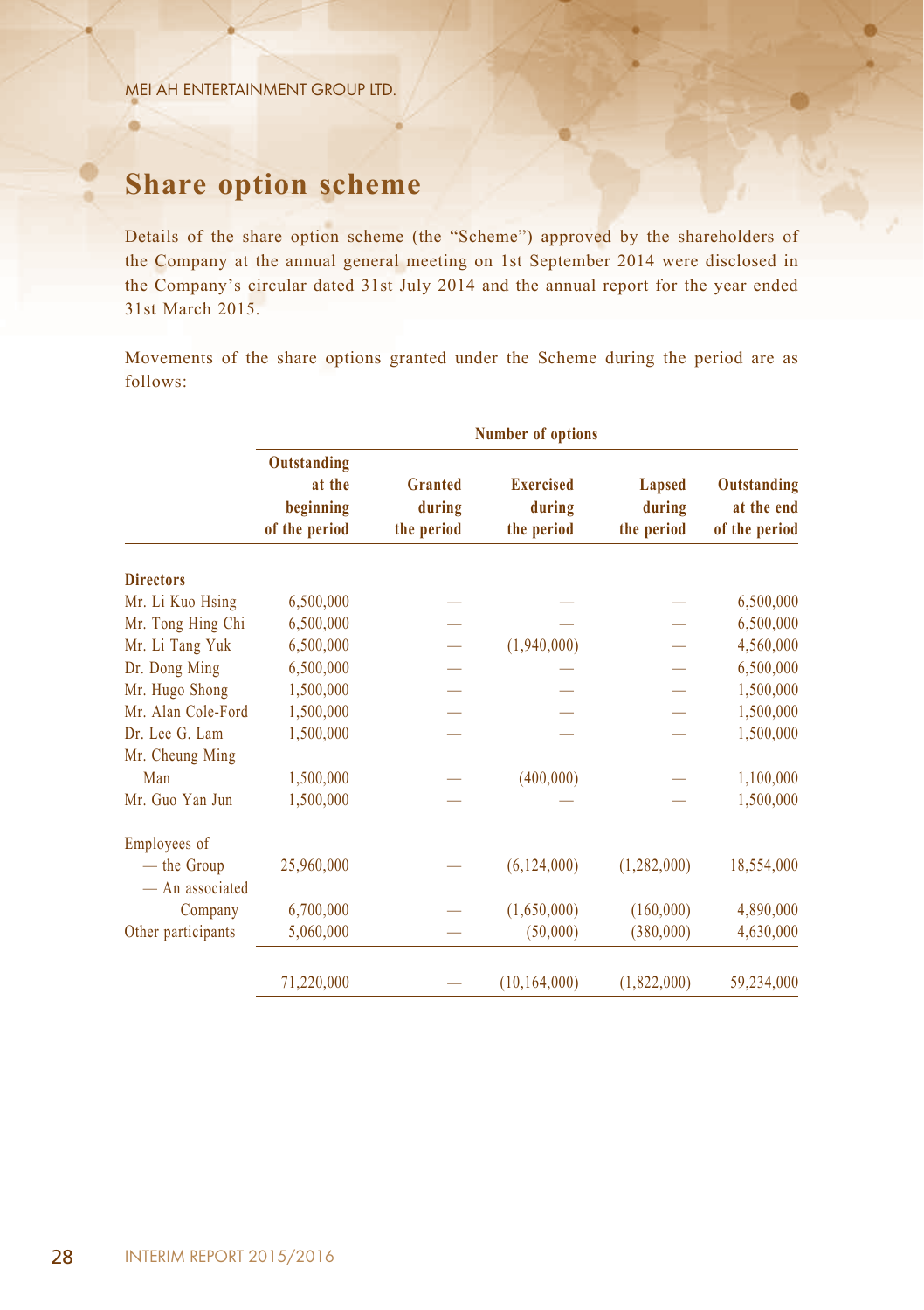# **Directors' and chief executives' interests and short positions in the shares, underlying shares and debentures of the Company or any Associated Corporation**

Other than those set out under the paragraph headed "Share option scheme" above, at 30th September 2015, the interests and short positions of each director and chief executive in the shares, underlying shares and debentures of the Company and its associated corporations (within the meaning of the Securities and Futures Ordinance ("SFO")), as recorded in the register maintained by the Company under Section 352 of the SFO or as notified to the Company were as follows:

### **(a) Ordinary shares of HK\$0.02 each in Mei Ah Entertainment Group Limited**

|                     | Number of shares beneficially held-long position |                                   |                                     | % of the<br>issued share<br>capital of the |
|---------------------|--------------------------------------------------|-----------------------------------|-------------------------------------|--------------------------------------------|
| Name of director    | <b>Personal</b><br><i>interests</i>              | <b>Family</b><br><b>interests</b> | Corporate<br><b>interests</b>       | Company<br>as at 30th<br>September<br>2015 |
| Mr. Li Kuo Hsing    | 317,097,500                                      | 189,843,750<br>Note $(i)$         | 2,374,707,550<br><i>Note</i> $(ii)$ | 48.65%                                     |
| Mr. Tong Hing Chi   | 16,875,000                                       |                                   |                                     | 0.28%                                      |
| Mr. Li Tang Yuk     | 1,940,000                                        |                                   |                                     | 0.03%                                      |
| Dr. Dong Ming       | 5,000,000                                        |                                   |                                     | 0.08%                                      |
| Mr. Cheung Ming Man | 400,000                                          |                                   |                                     | 0.01%                                      |

*Notes:*

(i) These shares are held by Ms. Li Pik Lin, the spouse of Mr Li Kuo Hsing.

(ii) These shares are held by Kuo Hsing Holdings Limited, a company beneficially controlled by Mr. Li Kuo Hsing.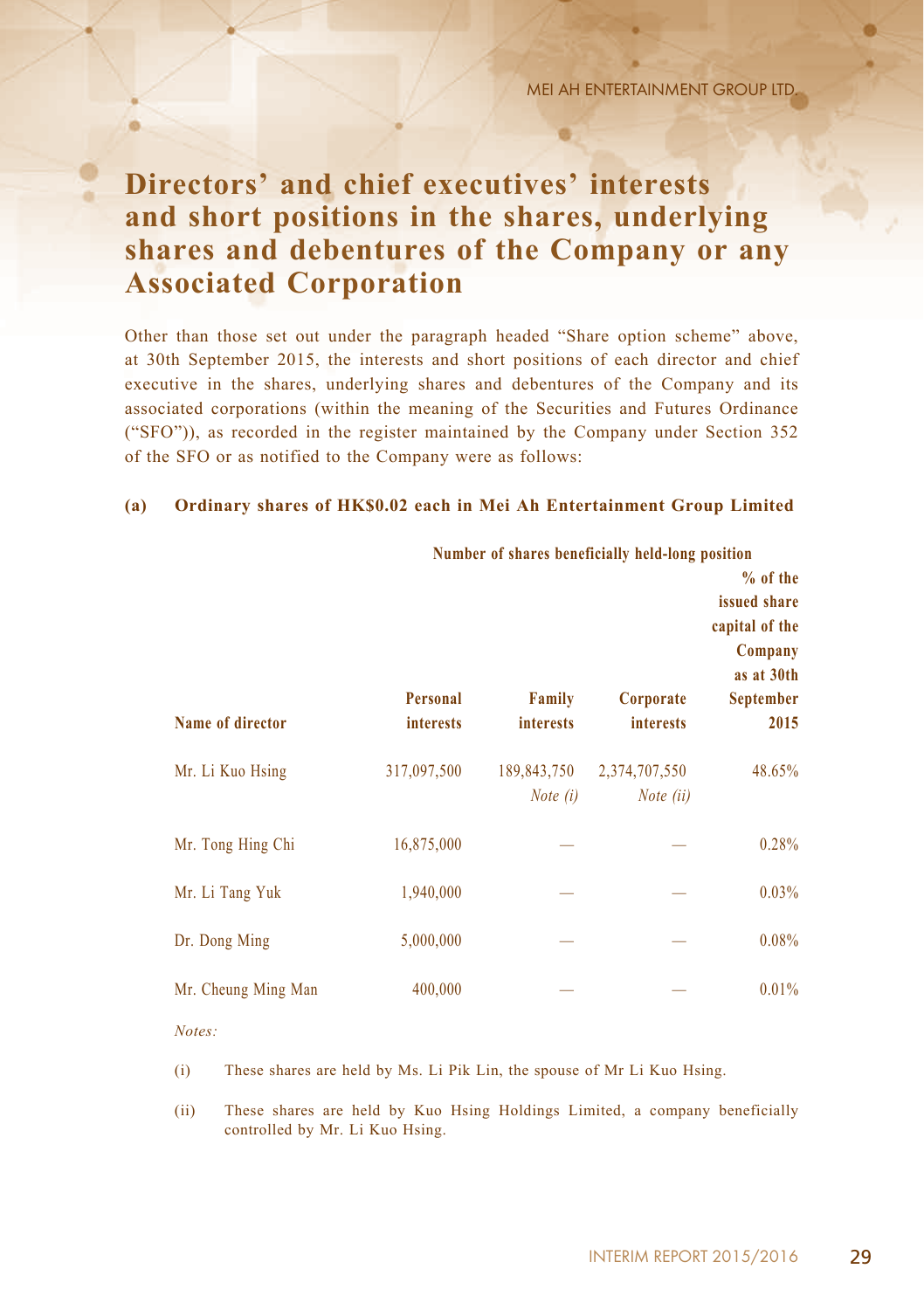### **(b) Interest in subsidiaries of the Company**

Mr. LI Kuo Hsing personally holds non-voting deferred shares of HK\$1 each in the following subsidiaries:

|                                         | No. of non-voting<br>deferred shares held |
|-----------------------------------------|-------------------------------------------|
| <b>Name</b>                             | <b>Personal interests</b>                 |
| Mei Ah Investment Company Limited       | 500,000                                   |
| Mei Ah Press Limited                    | 100,000                                   |
| Mei Ah Video Production Company Limited | 10,000                                    |

With the exception of the interests disclosed above,

- (i) at no time during the period was the Company, its subsidiaries, its associated companies, or its holding company a party to any arrangement to enable the directors and chief executives of the Company to hold any interests or short positions in the shares or underlying shares in, or debentures of, the Company or its associated corporation; and
- (ii) at no time during the period, the directors and chief executives (including their spouse and children under 18 years of age) had any interest in or had been granted or exercised, any rights to subscribe for shares of the Company and its associated companies (within the meaning of the SFO).

# **Substantial shareholders**

The register of substantial shareholders required to be kept under section 336 of Part XV of the SFO shows that as at 30th September 2015, the Company had been notified of the following substantial shareholders' interests and short positions, being 5% or more of the Company's issued share capital. These interests are in addition of those disclosed above in respect of the directors and chief executives.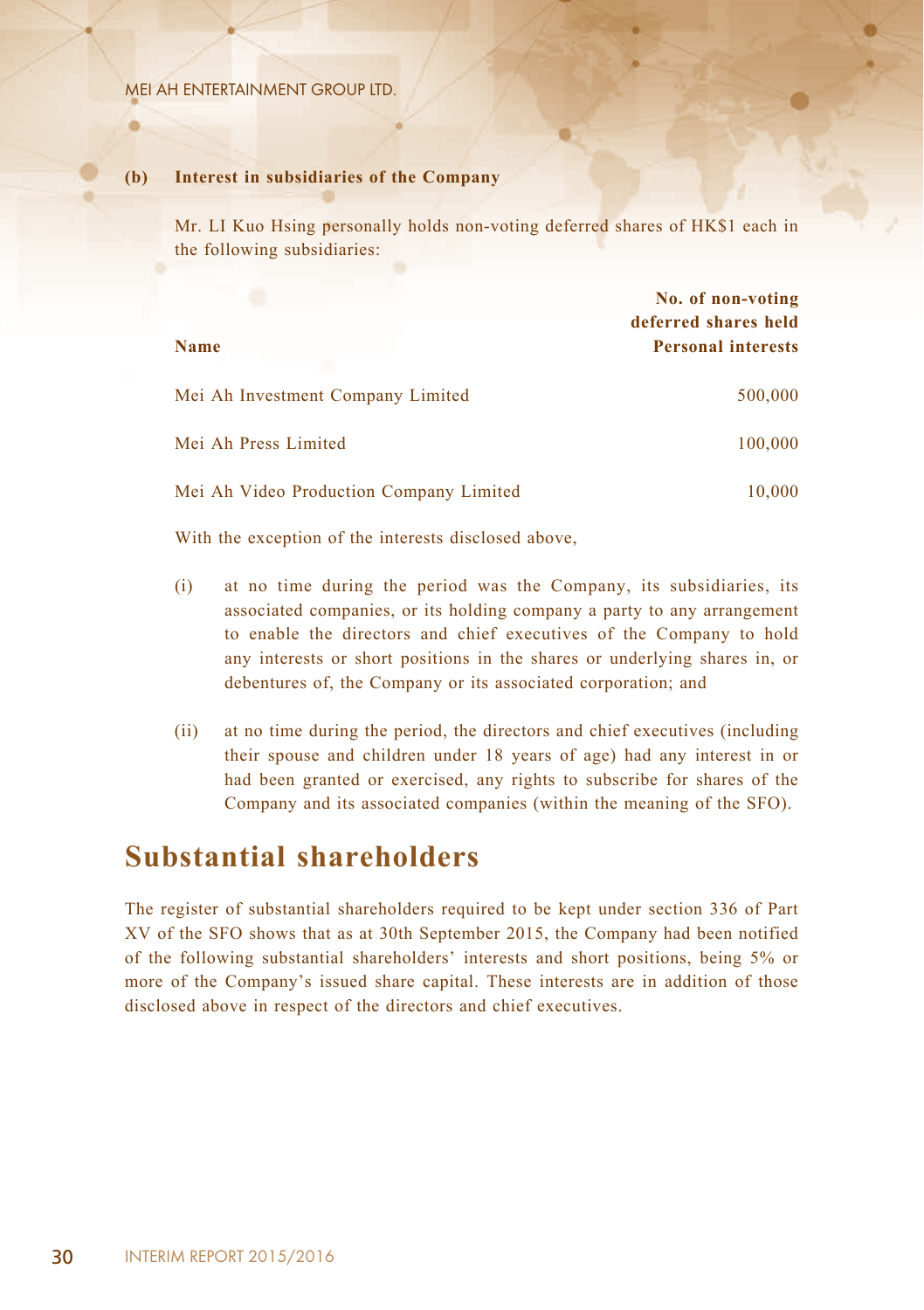|                                               | Number of shares — Long position |                  |                                           |
|-----------------------------------------------|----------------------------------|------------------|-------------------------------------------|
|                                               |                                  |                  | $%$ of the                                |
|                                               |                                  |                  | issued share                              |
|                                               |                                  |                  | capital                                   |
|                                               |                                  |                  | of the                                    |
|                                               |                                  |                  | Company<br>as at 30th<br><b>September</b> |
| <b>Name</b>                                   | <b>Note</b>                      | <b>Interests</b> | 2015                                      |
| Ho Chi Sing                                   | (a)                              | 398,840,000      | 6.73                                      |
| <b>IDG-Accel China Growth Fund Associates</b> |                                  |                  |                                           |
| L.P.                                          | (b)                              | 370, 205, 516    | 6.25                                      |
| <b>IDG-Accel China Growth Fund GP</b>         |                                  |                  |                                           |
| Associates Ltd.                               | (b)                              | 370, 205, 516    | 6.25                                      |
| Zhou Quan                                     | (b)                              | 370,205,516      | 6.25                                      |
| IDG-Accel China Growth Fund $-$ L.P.          |                                  | 307,385,666      | 5.19                                      |
| Li Pei Chin                                   |                                  | 334,042,000      | 5.64                                      |

**Interests in ordinary shares of HK\$0.02 each in the Company**

*Notes:*

(a) Included the 370,205,516 shares as set out in note (b).

(b) Referred to the same parcel of shares and included the 307,385,666 shares held by IDG-Accel China Growth Fund L. P.

# **Compliance with the Code of Corporate Governance Practices**

During the six months ended 30th September 2015, the Group has complied with the code provisions set out in the Code of Corporate Governance Practices under Appendix 14 of the Listing Rules, with the exception of the deviation in respect of the appointment term of non-executive directors.

Under code provision A4.1, non-executive directors should be appointed for specific term. There is no specific term of appointment of the non-executive directors of the Company, however, they are subject to rotation in accordance with the Bye-laws of the Company. Accordingly the Company considers that sufficient measures have been taken to deal with the requirement in respect of the appointment terms of nonexecutive directors as required under the code provision.